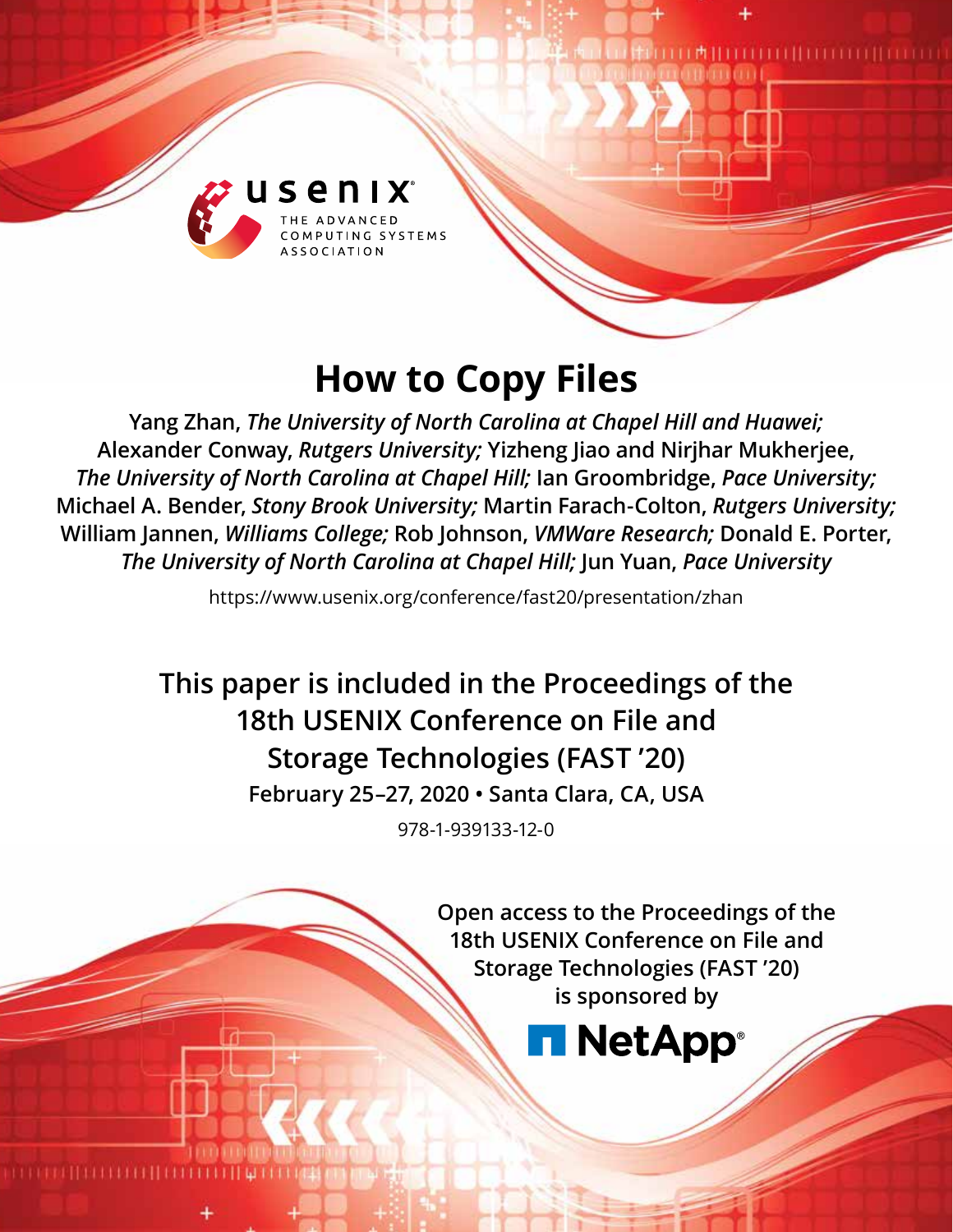# How to Copy Files

| Yang Zhan<br><b>UNC Chapel Hill and Huawei</b> |                                       | Alex Conway<br>Rutgers Univ.           | Yizheng Jiao<br><b>UNC</b> Chapel Hill     |                        | Nirjhar Mukherjee<br><b>UNC</b> Chapel Hill |
|------------------------------------------------|---------------------------------------|----------------------------------------|--------------------------------------------|------------------------|---------------------------------------------|
| Ian Groombridge<br>Pace Univ.                  |                                       | Michael A. Bender<br>Stony Brook Univ. | Martín Farach-Colton<br>Rutgers Univ.      |                        | William Jannen<br>Williams College          |
|                                                | Rob Johnson<br><b>VMware Research</b> |                                        | Donald E. Porter<br><b>UNC Chapel Hill</b> | Jun Yuan<br>Pace Univ. |                                             |

#### Abstract

Making logical copies, or clones, of files and directories is critical to many real-world applications and workflows, including backups, virtual machines, and containers. An ideal clone implementation meets the following performance goals: (1) creating the clone has low latency; (2) reads are fast in all versions (i.e., spatial locality is always maintained, even after modifications); (3) writes are fast in all versions; (4) the overall system is space efficient. Implementing a clone operation that realizes all four properties, which we call a *nimble clone*, is a long-standing open problem.

This paper describes nimble clones in BetrFS, an opensource, full-path-indexed, and write-optimized file system. The key observation behind our work is that standard copyon-write heuristics can be too coarse to be space efficient, or too fine-grained to preserve locality. On the other hand, a write-optimized key-value store, as used in BetrFS or an LSMtree, can decouple the logical application of updates from the granularity at which data is physically copied. In our writeoptimized clone implementation, data sharing among clones is only broken when a clone has changed enough to warrant making a copy, a policy we call *copy-on-abundant-write*.

We demonstrate that the algorithmic work needed to batch and amortize the cost of BetrFS clone operations does not erode the performance advantages of baseline BetrFS; BetrFS performance even improves in a few cases. BetrFS cloning is efficient; for example, when using the clone operation for container creation, BetrFS outperforms a simple recursive copy by up to two orders-of-magnitude and outperforms file systems that have specialized LXC backends by  $3-4 \times$ .

#### 1 Introduction

Many real-world workflows rely on logically copying files and directories. Backup and snapshot utilities logically copy the entire file system on a regular schedule [\[36\]](#page-14-0). Virtual-machine servers create new virtual machine images by copying a pristine disk image. More recently, container infrastructures like

Docker make heavy use of logical copies to package and deploy applications [\[34,](#page-14-1) [35,](#page-14-2) [37,](#page-14-3) [44\]](#page-15-0), and new container creation typically begins by making a logical copy of a reference directory tree.

Duplicating large objects is so prevalent that many file systems support *logical* copies of directory trees without making full *physical* copies. Physically copying a large file or directory is expensive—both in time and space. A classic optimization, frequently used for volume snapshots, is to implement copy-on-write (CoW). Many logical volume managers support block-level CoW snapshots [\[24\]](#page-14-4), and some file systems support CoW file or directory copies  $[29]$  via cp --reflink or other implementation-specific interfaces. Marking a directory as CoW is quick, especially when the file system can mark the top-level directory as CoW and lazily propagate the changes down the directory tree. Initially, this approach is also space efficient because blocks or files need not be rewritten until they are modified. However, standard CoW presents a subtle tradeoff between write amplification and locality.

The main CoW knob to tune is the copy granularity. If the copy granularity is large, such as in file-level CoW, the cost of small changes is amplified; the first write to any CoW unit is high, drastically increasing update latency, and space is wasted because sharing is broken for *all* data. If the copy granularity is small, updates are fast but fragmented; sequentially reading the copy becomes expensive. Locality is crucial: poor locality can impose a persistent tax on the performance of all file accesses and directory traversals until the file is completely rewritten or the system defragmented [\[8](#page-13-0)[–10\]](#page-13-1).

Nimble clones. An ideal logical copy—or *clone* implementation will have strong performance along several dimensions. In particular, clones should:

- be fast to create;
- have excellent read locality, so that logically related files can be read at near disk bandwidth, even after modification;
- have fast writes, both to the original and the clone; and
- conserve space, in that the write amplification and disk footprint are as small as possible, even after updates to the original or to the clone.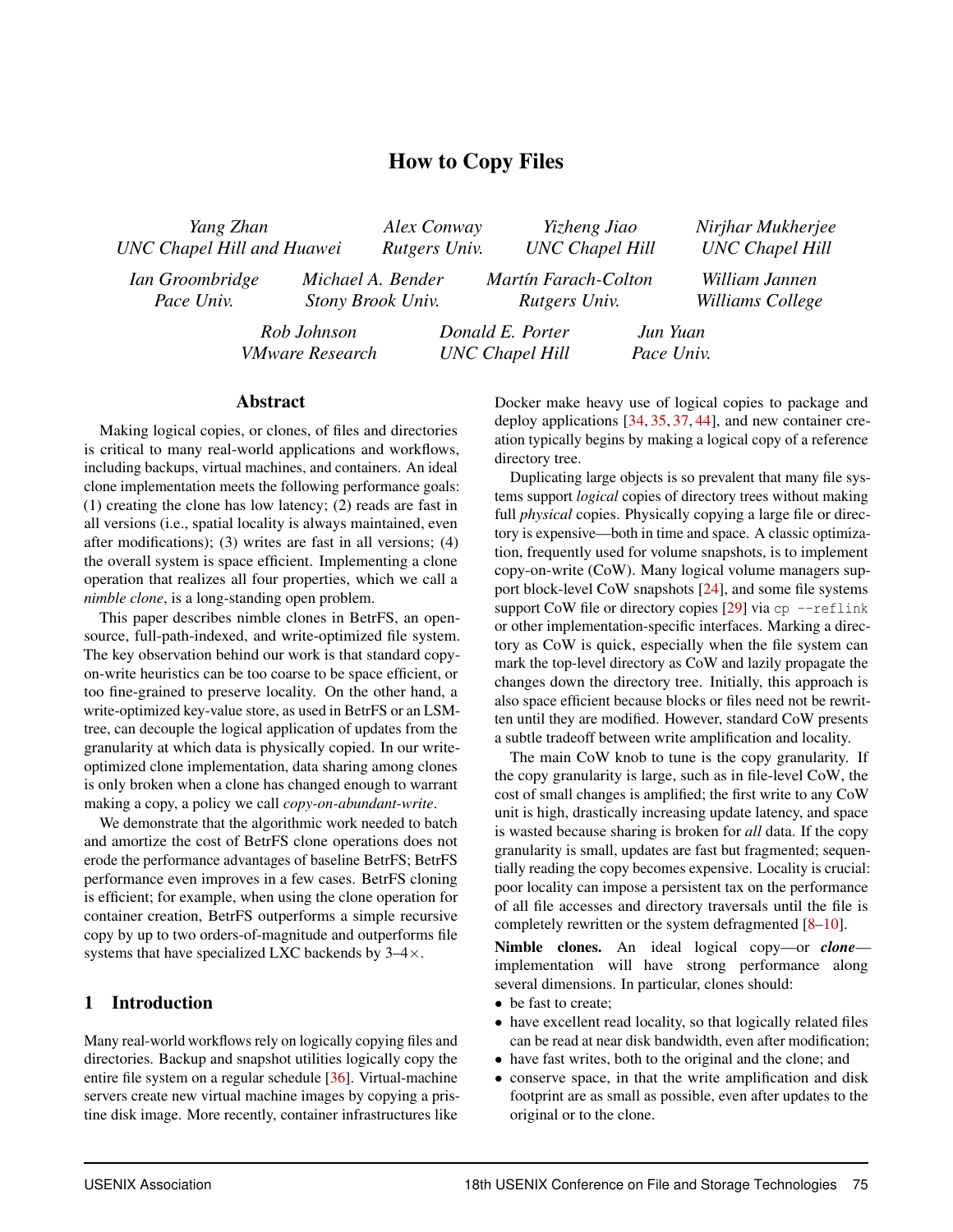<span id="page-2-0"></span>

Figure 1: Grep Time for a logically copied 256MiB directory, as a function of the number of prior copies with small edits. (Lower is better.) Btrfs-svol is a volume snapshot, Btrfs and XFS use  $cp$  --reflink. Full experiment details are in  $\S 5.1$ .

We call a clone with this constellation of features *nimble*. Existing CoW clone implementations are not nimble.

Figure [1](#page-2-0) illustrates how performance can degrade using standard CoW techniques in two file systems with copy optimizations. We start by creating a two-level directory hierarchy with 64 4-MiB files (256MiB total), and the experiment proceeds for several rounds. Each round does a volume snapshot or a reflink copy (depending on what the file system supports) and then performs a small, 16-byte edit to each file. We report the time to do a recursive, cold-cache grep over the entire directory at the end of each round. The experiment is detailed further in [§5.1.](#page-9-0)

After each copy and modification, read performance degrades. In the case of XFS and ZFS, we see a factor of  $3-4\times$ after only 16 rounds. Btrfs degrades more gradually, about 50% over the same period. In both cases, however, the degradation appears monotonic.

The critical issue here is the need to decouple the granularity of *writes* to a clone from the granularity of *copies* of the shared data. It makes perfect sense to copy a large file that is effectively overwritten. But, for very small changes, it is more IO efficient to keep a "delta" in scratch space until enough changes accrue to justify the cost of a substantial rewrite. In other words, the CoW *copy size* should be tuned to preserve locality (e.g., set to an efficient transfer size for the device), not to whatever granularity a single workload happens to use. Contributions. In this paper, we present a logical copy specification, which we call a clone, and a set of performance criteria that a *nimble* clone must satisfy. We present the design for a file system and nimble clone implementation that meets all of these criteria.

One key insight into our solution is that the write-optimized message-batching model used in systems such as BetrFS is well suited to decouple writes from copies. There is already a mechanism in place to buffer and apply small changes, although implement the semantics of cloning requires substantial, additional data-structural work.

We extend BetrFS 0.4, an open-source, full-path-indexed, write-optimized file system. BetrFS performance matches or exceeds other local Linux file systems on a range of applications [\[8,](#page-13-0) [17,](#page-13-2) [39,](#page-14-6) [42\]](#page-15-1), but BetrFS 0.4 does not support cloning. BetrFS 0.5's clone implements a policy we call *Copy-on-Abundant-Write*, or *CAW*, by buffering small changes to a cloned file or directory in messages until enough changes accrue to warrant the cost of unsharing the cloned data.

This paper also contributes several data-structural techniques to write-optimized dictionaries, in order to implement nimble clones in BetrFS. First, we enable different traversal paths to re-use the same physical data by transforming BetrFS's  $B^{\epsilon}$ -tree [\[3,](#page-13-3) [6\]](#page-13-4) data structure into a  $B^{\epsilon}$ -DAG (directed acyclic graph). Second, in order to realize very fast logical copies, we develop new techniques that apply writeoptimization, which has previously been used to accelerate changes to *data* stored in the key-value store, towards batching changes to the *topology* of the data structure itself, i.e., its *pivots* and *internal pointers*. An essential limitation of the state of the art, including BetrFS, is that renames, which modify the tree structure, cannot be batched; rather, renames must be completed immediately, including applying all pending changes to the relevant portions of the file system namespace. We introduce a **GOTO** *message*, which can rapidly persist a logical copy into the message buffer, and is as fast as any small write. With GOTOs,  $B^{\epsilon}$ -DAG-internal housekeeping work is piggy-backed onto any writes to the logically copied region. Third, we introduce a *translation prefix* abstraction that can—at rest—logically correct stale keys in shared data, facilitating both deferred copies and correct queries of partially shared data. As a result of these techniques, BetrFS can rapidly persist large logical copies much faster than the current state of the art  $(33\% - 6.8 \times)$ , without eroding read, write, or space efficiency.

The contributions of this paper are as follows:

- A design and implementation of a  $B^{\epsilon}$ -DAG data structure, which supports nimble CAW clones. The  $B^{\epsilon}$ -DAG extends the  $B^{\epsilon}$ -tree buffered-message substrate to store and logically apply small changes to a clone, until enough changes accrue to warrant the cost of rewriting a clone.
- A write-optimized clone design, wherein one can persist a clone by simply writing a message into the root of the DAG. The work of the clone is batched with other operations and amortized across other modifications.
- An asymptotic analysis, indicating that adding cloning does not harm other operations, and that cloning itself has a cost that is logarithmic in the size of the  $B^{\epsilon}$ -DAG.
- A thorough evaluation of BetrFS, which demonstrates that it meets the nimble performance goals, does not erode the advantages of baseline BetrFS on unrelated workloads, and can improve performance of real-world applications. For instance, we wrote an LXC (Linux Container) backend that uses cloning to create containers, and BetrFS is  $3-4\times$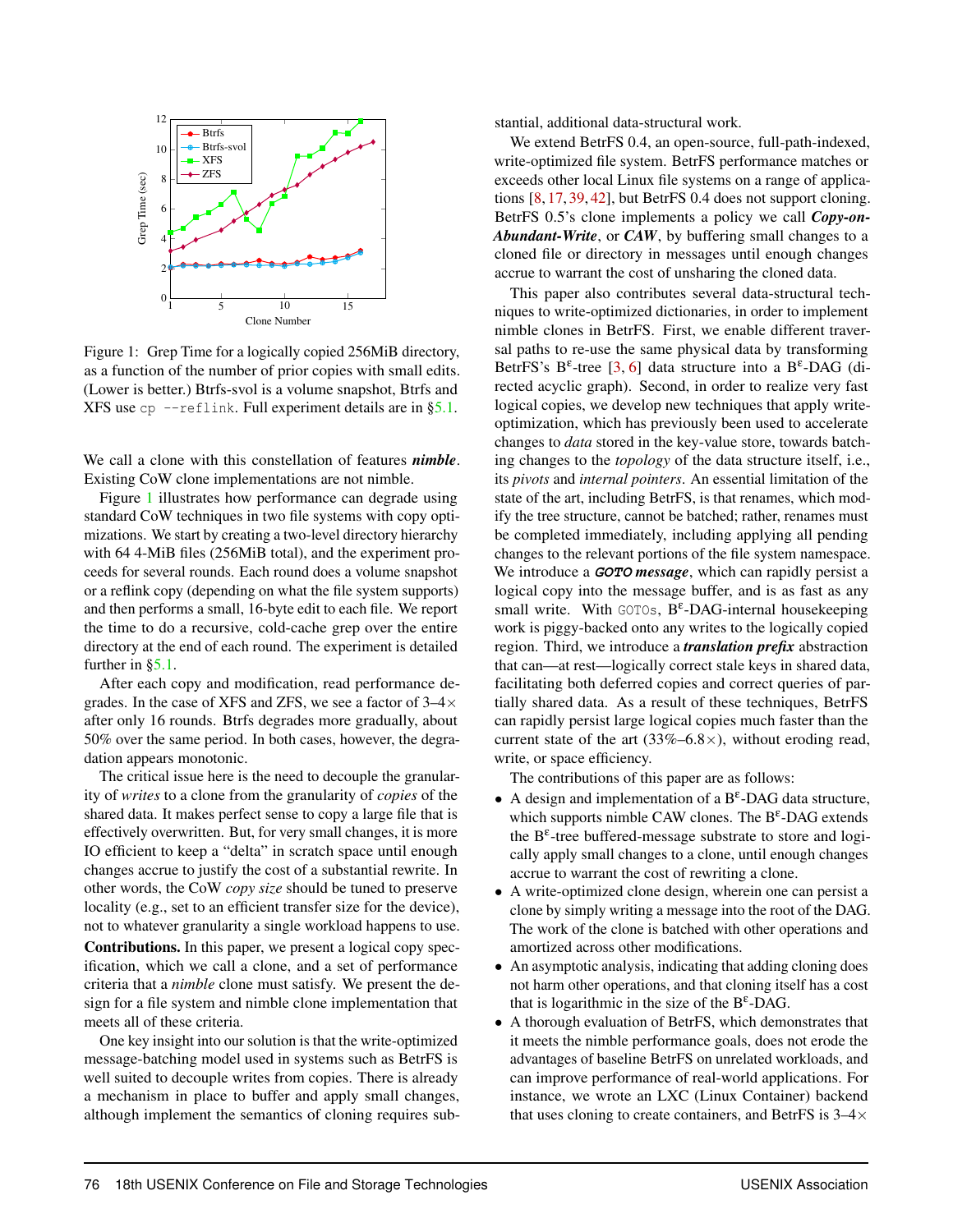faster than other file systems with cloning support, and up to 2 orders of magnitude faster than those without.

## 2 BetrFS Background

This section presents  $B^{\epsilon}$ -tree and BetrFS background that is necessary to understand the cloning implementation presented in the rest of the paper.

BetrFS [\[17,](#page-13-2) [18,](#page-13-5) [39,](#page-14-6) [40,](#page-14-7) [42,](#page-15-1) [43\]](#page-15-2) is an in-kernel, local file system built on a key-value store (KV-store) substrate. A BetrFS instance keeps two KV-stores. The metadata KV-store maps full paths (relative to the mountpoint, e.g., /foo/bar/baz) to struct stat structures, and the data KV-store maps {full path + block number} keys to 4KiB blocks.

The  $B^{\epsilon}$ -tree. BetrFS is named for its KV-store data structure, the B<sup> $\epsilon$ </sup>-tree [\[3,](#page-13-3) [6\]](#page-13-4). A B<sup> $\epsilon$ </sup>-tree is a write-optimized KV-store in the same family of data structures as an LSM-tree [\[25\]](#page-14-8) or COLA [\[2\]](#page-13-6). Like B-tree variants,  $B^{\epsilon}$ -trees store key-value pairs in leaves. A key feature of the  $B^{\epsilon}$ -tree is that interior nodes buffer pending mutations to the leaf contents, encoded as *messages*. Messages are inserted into the root of the tree, and, when an interior node's buffer fills with messages, messages are *flushed* in large batches to one or more children's buffers. Eventually, messages reach the leaves and the updates are applied. As a consequence, random updates are inexpensive the  $B^{\epsilon}$ -tree effectively logs updates at each node. And since updates move down the tree in batches, the IO savings grow with the batch size.

A key  $B^{\epsilon}$ -tree invariant is that all pending messages for a given key-value pair are located on the root-to-leaf traversal path that is defined by its key. So a point query needs to read and apply all applicable buffered messages on the traversal path to construct a correct response. Messages have a logical timestamp, and one can think of the contents of these buffered messages as a history of mutations since the last time the leaf was written.

Range operations. BetrFS includes optimizations for contiguous ranges of keys. These are designed to optimize operations on subtrees of the file system namespace (e.g., mv).

Importantly, because BetrFS uses full-path keys, the contents of a directory are encoded using keys that have a common prefix and thus are stored nearly contiguously in the  $B^{\epsilon}$ -tree, in roughly depth-first order. One can read a file or recursively search a directory with a *range query* over all keys that start with the common directory or file prefix. As a result, BetrFS can use a *range delete* message to delete an entire file or recursively (and logically) delete a directory tree with a single message. The range delete is lazily applied to physically delete and recover the space.

Full-path indexing and renaming. Efficient rename operations pose a significant challenge for full-path-indexed file systems. BetrFS has a range rename operation, which can *synchronously* change the prefix of a contiguous range of keys

in the  $B^{\epsilon}$ -tree [\[42\]](#page-15-1). In a nutshell, this approach *slices* out the source and destination subtrees, such that there is a single pointer at the same  $B^{\epsilon}$ -tree level to the source and destination subtrees. The range rename then does a "pointer swing", and the tree is "healed" in the background to ensure balance and that nodes are within the expected branching factor. Some important performance intuition about this approach is that the slicing work is logarithmic in the size of the renamed data (i.e., the slicing work is only needed on the right and left edge of each subtree).

BetrFS ensures that range rename leaves most of the *ondisk* subtree untouched by *lifting* out common key prefixes. Consider a subtree *T* whose range is defined at *T*'s parent by pivots  $p_1$  and  $p_2$ . Then the longest common prefix of  $p_1$  and  $p_2$ , denoted  $\text{lcp}(p_1, p_2)$ , must be a prefix of all the keys in *T*. A lifted B<sup> $\varepsilon$ </sup>-tree omits lcp( $p_1, p_2$ ) from all keys in *T*. We say that  $\text{lcp}(p_1, p_2)$  has been *lifted out of T*, and that  $\text{lcp-}T$ is lifted. The lifted  $B^{\epsilon}$ -tree maintains the lifting invariant, i.e. that every subtree is lifted at all times. Maintaining the lifting invariant does not increase the IO cost of insertions, queries, flushes, node splits or merges, or any other  $B^{\epsilon}$ -tree operations.

With the combination of tree surgery and lifting, BetrFS renames are competitive with inode-based file systems [\[42\]](#page-15-1).

Crash consistency. BetrFS's  $B^{\epsilon}$ -tree nodes are copy-onwrite. Nodes are identified using a logical node number, and a *node translation table* maps logical node numbers to on-disk locations. The node translation table also maintains a bitmap of free and allocated disk space. Node writeback involves allocating a new physical location on disk and updating the node translation table. This approach removes the need to modify a parent when a child is rewritten.

All  $B^{\epsilon}$ -tree modifications are logged in a logical redo log. The  $B^{\epsilon}$ -tree is checkpointed to disk every 60 seconds; a checkpoint writes all dirty nodes and the node translation table to disk and then truncates the redo log. After a crash, one need only replay the redo log since the last checkpoint.

Physical space is reclaimed as part of the checkpointing process with the invariant that one can only reuse space that is not reachable from the last stable checkpoint (otherwise, one might not recover from a crash that happens before the next checkpoint). As a result, node reclamation is relatively straightforward: when a node is overwritten, the node translation table tracks the pending free, and then applies that free at the next checkpoint. We note that range delete of a subtree must identify all of the nodes in the subtree and mark them free as part of flushing the range delete message; the node translation table does not store the tree structure.

# 3 Cloning in BetrFS 0.5

This section describes how we augment BetrFS to support cloning. We begin by defining clone semantics, then describe how to extend the lifted B<sup> $\epsilon$ </sup>-tree data structure to a lifted B $\epsilon$ -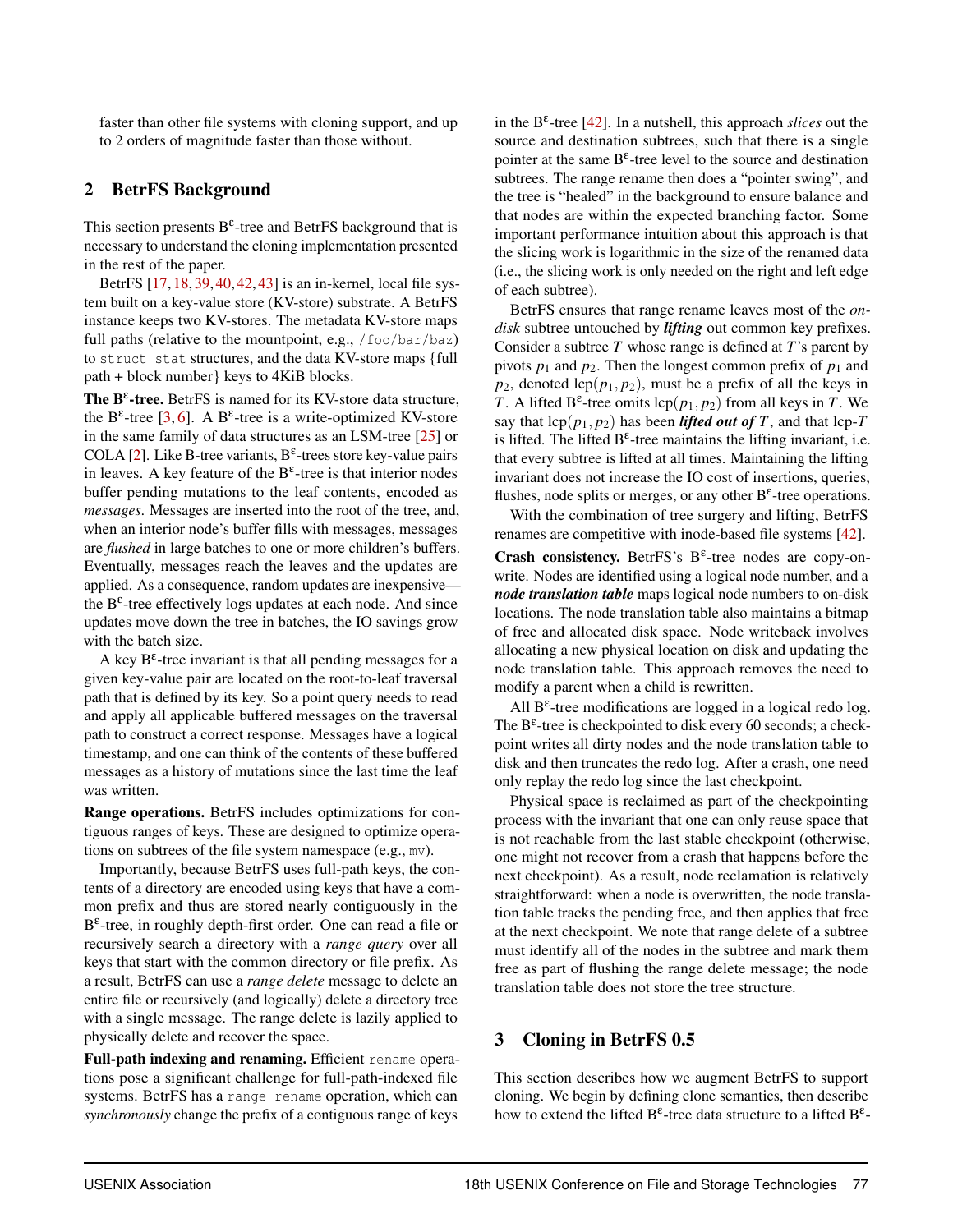DAG (directed acyclic graph), and finally describe how to perform mutations on this new data structure. The section concludes with a brief asymptotic analysis of the  $B^{\epsilon}$ -DAG.

When considering the design, it helps to differentiate the three layers of the system: the file system directory hierarchy, the KV-store keyspace, and the internal  $B^{\epsilon}$ -tree structure. We first define the clone operation semantics in terms of their effect on file system directory tree. However, because all file system directories and their descendants are mapped onto contiguous KV-store keys based on their full paths, we then focus the BetrFS clone discussion on the KV-store keyspace and the internal  $B^{\epsilon}$ -tree structure implementation.

CLONE operation semantics. A CLONE operation takes as input two paths: (1) a source path—either a file or directory tree root—and (2) a destination path. The file system directory tree is changed so that a logically identical copy of the source object exists at the location specified by the destination path. If a file or directory was present at the destination before the clone, that file or directory is unlinked from the directory tree. The clone operation is atomic.

In the KV-store keyspace, *clone*(*s*,*d*) copies all keys with prefix *s* to new keys with prefix *s* replaced with prefix *d*. It also removes any prior key-value pairs with prefix *d*.

# 3.1 Lifted  $B^{\epsilon}$ -DAGs

Our goal in making a lifted  $B^{\epsilon}$ -DAG is to share, along multiple graph traversal paths, a large amount of cloned data, and to do so without immediately rewriting any child nodes. Intuitively, we should be able to immediately add one edge to the graph, and then tolerate and lazily repair any inconsistencies that appear in traversals across that newly added edge. As illustrated in Figure [2,](#page-4-0) we construct the lifted  $B^{\epsilon}$ -DAG by extending the lifted  $B^{\epsilon}$ -tree in three ways.

First, we maintain reference counts for every node so that nodes can be shared among multiple  $B^{\epsilon}$ -DAG search paths. Reference counts are decoupled from the node itself and stored in the node translation table. Thus, updating a node's reference does not require modifying any node. Whenever a node's reference count reaches zero, we decrement all of its children's reference counts, and then we reclaim the node. Section [4](#page-8-0) describes node reclamation.

A significant challenge for sharing nodes in a  $B^{\epsilon}$ -tree or  $B^{\epsilon}$ -DAG is that nodes are large (target node sizes are large enough to yield efficient transfers with respect to the underlying device, typically 2–4MiB) and packed with many keyvalue pairs, so a given node may contain key-value pairs that belong to unrelated logical objects. Thus, sharing a  $B^{\epsilon}$ -DAG node may share more than just the target data.

For example, in Figure [2,](#page-4-0) the lower node is the common ancestor of all keys beginning with *s*, but the subtree rooted at the node also contains keys from *q* to *v*. We would like to be able to clone, say, *s* to *p* by simply inserting a new edge, with pivots *p* and *pz*, pointing to the common ancestor of all

<span id="page-4-0"></span>

Figure 2: Query processing example in a lifted  $B^{\epsilon}$ -DAG. Initially, the query *pw* arrives at the parent node. Since the target child's pointer is bracketed by pivots that share the common prefix *p* (pivots *p* and *pw* bracket the pointer to the child), the lifted  $B^{\epsilon}$ -DAG lifts (i.e., removes) the common prefix  $p$  from the query term used for searching in the child, transforming the query from *pw* to *w*. Next, the query *w* reaches an edge with translation prefix *s*. The lifted B<sup>ε</sup>-DAG prepends the translation prefix *s* to the query before continuing to the child. Thus, the query that finally arrives at the child is *sw*: the common prefix *p* was lifted out, and the translation prefix *s* was prepended. The query process proceeds recursively until a terminal node is reached.

*s* keys but, as the example illustrates, this could have the side effect of cloning some additional keys as well.

Thus, our second major change is to alter the behavior of pivot keys so that they can exclude undesirable keys from traversals. This filtering lets us tolerate unrelated data in a subgraph. A baseline  $B^{\epsilon}$ -tree has an invariant that two pivot keys in a parent node must bound all key-value pairs in their child node (and sub-tree). In the  $B^{\epsilon}$ -DAG, we must relax this invariant to permit node sharing, and we change the graph traversal behavior to simply ignore any key-value pair, message, or pivot that lies outside of the parent pivot keys' range. This partially addresses the issue of sharing a subgraph with extraneous data at its fringe.

The third, related change is to augment each edge with an optional *translation prefix* that alters the behavior of traversals that cross the edge. When cloning a source range of keys to a destination, part of the source key may not be lifted. A translation prefix on an edge specifies any remaining part of the source prefix that was not lifted at the time of cloning. As Figure [2](#page-4-0) shows, whenever a query crosses an edge with translation prefix *s*, we prepend *s* to the query term before continuing to the child, so that the appropriate key-value pairs are found. Once completed, a query removes the translation prefix from any results, before the lifted destination key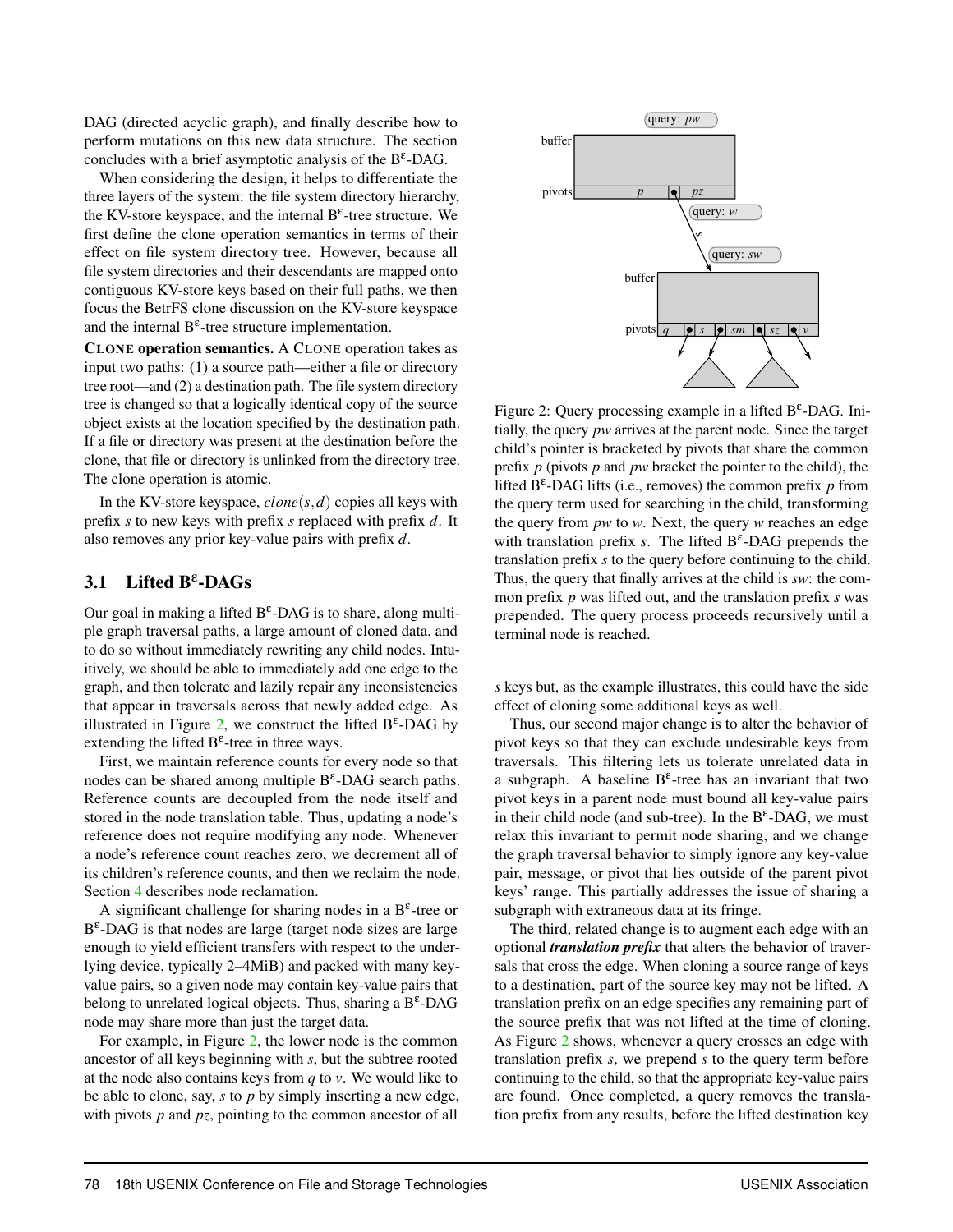<span id="page-5-0"></span>

Figure 3: Creating a clone by inserting a GOTO message. Note that the GOTO message's bracketing pivots are (*p*, *pz*), and its child pointer contains translation prefix *s*. The GOTO message supersedes the node's other pivots during a traversal.

along the search path is added back. In the common case, the translation prefix will be NULL.

With these changes—reference counting, filtering pivots, and translation prefixes—a  $B^{\epsilon}$ -DAG can efficiently represent clones and share cloned data among different search paths.

#### 3.2 Creating clones with **GOTO** messages

To clone all keys (and associated data) with prefix *s* to new keys with prefix *p*, we first find the lowest-common ancestor (LCA) of all *s* keys in the  $B^{\epsilon}$ -DAG, as shown in Figure [3.](#page-5-0) Intuitively, the LCA is the root of the lowest sub-graph that includes all source keys. We will call the LCA of all *s* keys node *L<sup>s</sup>* . We then flush to *L<sup>s</sup>* any pending messages for *s* keys, so that all information about *s* keys can be found within the sub-DAG rooted at node  $L<sub>s</sub>$ . We also insert into the root's buffer a GOTO message (described below) for all *p* keys with target node *L<sup>s</sup>* . We finally increment the reference count of *Ls* . This completes the cloning process.

**GOTO** messages. A GOTO message behaves like a pair of bracketing pivots and an associated child pointer. Each GOTO message specifies a range of keys, (*a*,*b*); a target height; and a node, *U*. Whenever a query for some key *x* reaches a node with a GOTO message, if *x* falls in the range  $(a, b)$ , then the query continues directly to node *U*; said differently, a node's GOTO message supersedes the node's other pivots during a traversal. Like regular pivots, if the two pivots in a GOTO message share a common prefix, then that prefix is removed (lifted) from the query before continuing. Furthermore, like regular child pointers, the pointer in a GOTO message can specify a translation prefix that gets prepended to queries before they continue. Figure [3](#page-5-0) illustrates a simple GOTO example, where *s* is cloned to *p*. There is a normal child pointer associated with node pivots that bracket prefix *s*, as well as a GOTO message that redirects queries for *p* to the LCA of *s*. In this example, we assume *s* has not been lifted from the LCA, and, thus, *s* is used as a translation prefix on the GOTO message.

Flushing **GOTO** messages. Unlike a regular pair of pivots that

bracket a child pointer, a GOTO message can be flushed from one node to another, just like any other message. Encoding DAG structure inside a message is an incredibly powerful feature: we can quickly persist a logical clone and later batch any post-cloning clean-up work with subsequent writes. When subsequent traversals process buffered messages in logical order, a GOTO takes precedence over all older messages pertaining to the destination keys; in other words, a GOTO implicitly deletes all key-value pairs for the destination range, and redirects subsequent queries to the source sub-graph.

For performance, we ensure that all root-to-leaf  $B^{\epsilon}$ -DAG paths have the same length. Maintaining this invariant is important because, together with the  $B^{\epsilon}$ -DAG's fanout bounds, it guarantees that the maximum  $B^{\epsilon}$ -DAG path has logarithmic length, which means that all queries have logarithmic IO complexity. Thus, we must ensure that paths created by GOTO messages are not longer than "normal" root-to-leaf paths.

This length invariant constrains the minimum height of a GOTO message to be one level above the message's target node, *U*. At the time we flush to the LCA and create the GOTO message, we know the height of *U*; as long as the GOTO message is not flushed to the same level as *U* (or deeper), the maximum query path will not be lengthened.

So, for example, if the root node in Figure [3](#page-5-0) is at height 7 and the LCA of *s* is at height 3, then the GOTO message will get lazily flushed down the tree until it resides in the buffer of some node at height 4. At that point the GOTO will be converted to a regular bracketing pair of node pivots and a child pointer, as shown in Figure [4.](#page-6-0)

In flushing a GOTO above the target height, the only additional work is possibly deleting obviated internal nodes. In the simple case, where a GOTO covers the same key range as one child, flushing simply moves the message down the DAG one level, possibly lifting some of the destination key. One may also delete messages obviated by the GOTO as part of flushing. The more difficult case is when a GOTO message covers more than one child pointer in a node. In this case, we retain only the leftmost and rightmost nodes. We flush the GOTO to the leftmost child and adjust the pivot keys to include both the left "fringe" and the GOTO message's key range. We similarly adjust the rightmost pivot's keys to exclude any keys covered by the GOTO message (logically deleting these keys, but deferring clean-up). Any additional child pointers and pivots between the left and rightmost children covered by the GOTO are removed and the reference counts on those nodes are reduced by one, effectively deleting those paths.

Converting a **GOTO** message into node pivots and a child pointer is conceptually similar to flushing a GOTO. As with flushing, a GOTO message takes precedence over any older messages or pre-existing node pivots and child pointers that it overlaps. This means that any messages for a child that are obviated by the GOTO may be dropped before the GOTO is applied.

The simplest case is where a single child is exactly covered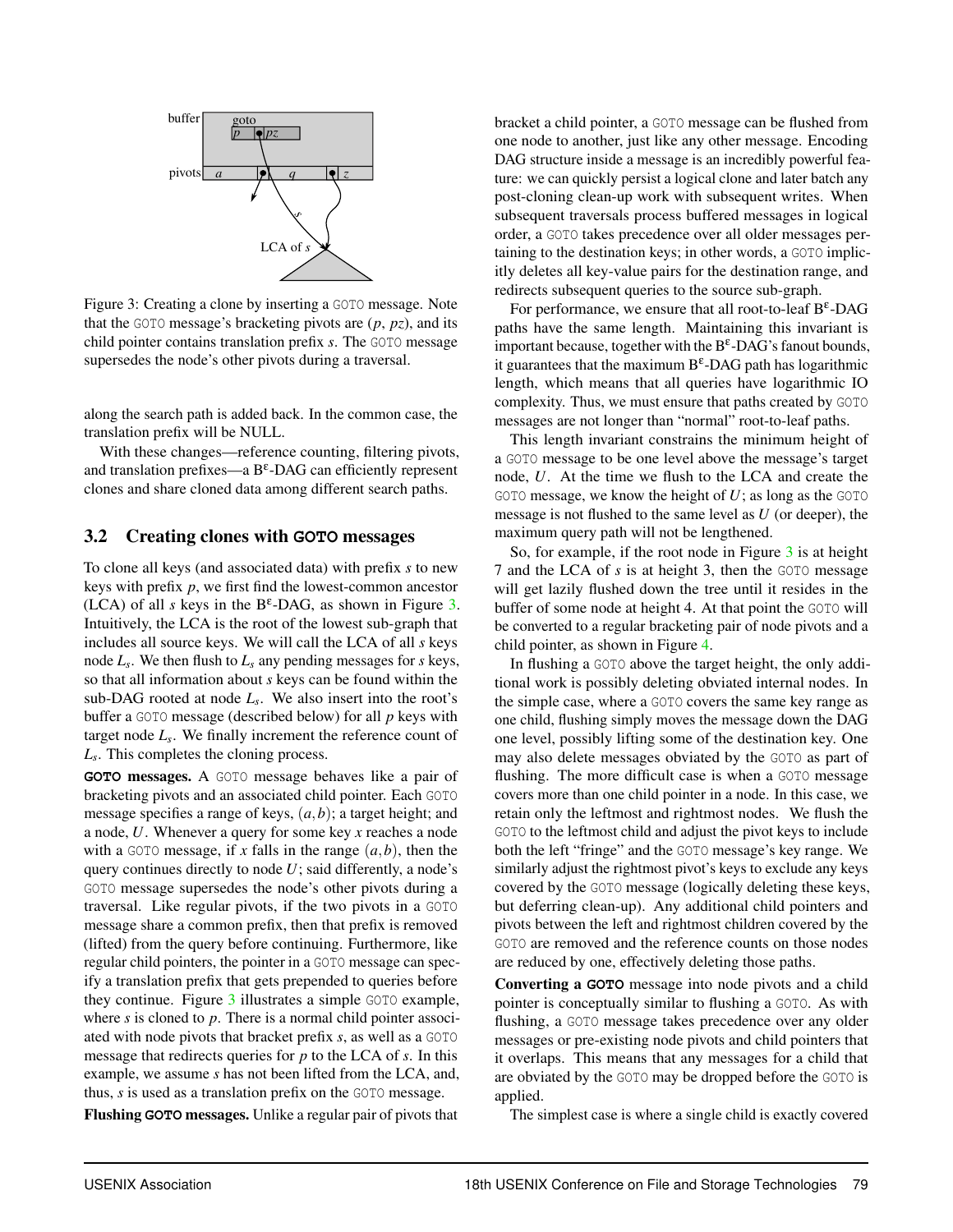<span id="page-6-0"></span>

Figure 4: Converting a GOTO message (left) into a pair of bracketing pivots and a child pointer (right). Note that the GOTO message's pivots *pab* and *t* completely cover the range specified by the pre-existing node pivots *pz* and *r*, so the GOTO's pivots replace those pivots in the new node (right). Additionally, the translation prefix  $s_2$  is changed to  $as_2$ . This is because, in the original node (left), the prefix  $p$  is lifted by pivots *pa* and *pz*, but in the new node (right), new prefix *pa* is lifted by pivots *pa* and *pab*; *a* must therefore be prepended to the translation prefix in order to maintain traversal equivalence. (Not shown: the reference counts of covered children are dropped.)

by the GOTO; here, we just replace the pointer and decrement the original child's reference count. For example, in Figure [4,](#page-6-0) the GOTO message's range (*pab*,*t*) completely covers the old pivot range  $(pz, r)$ . Thus, when converting the GOTO message into regular pivots, we drop the node pointer with translation prefix *s*3, and we decrement the reference count of the node to which it pointed.

Partial overlap with a pivot range is handled by a combination of adjusting pivots and adding new pointers. In Figure [4,](#page-6-0) the GOTO message partially overlaps the old pivot ranges  $(pa, pz)$  and  $(r, w)$ , and there is live data on the "left" fringe of this child (keys between *pa* and *pab* are not covered by this GOTO). We modify the original pivot keys so that subsequent traversals through their child pointers only consider live data, but we leave the child nodes untouched and defer physically deleting their data and relifting their keys. Note that in this example, the subtree between updated pivots *pa* and *pb* should lift *pa* instead of just *p*, so we add *a* to the translation prefix until the next time this child is actually flushed and re-lifted. We finally replace the covered pivots with new pivot keys and a child pointer for the GOTO's target (the pointer between *pab* and  $t$  in the right portion Figure [4\)](#page-6-0). In the case where a  $GOTO$ message overlaps a single child with live data on the left and right fringe (not illustrated), we would create a third pointer back to the original child and increment its reference count accordingly, with appropriate translation prefixes and pivots to only access the live data on the "right" side.

Finally, as with flushing a GOTO, if a GOTO covers multiple children, we remove all of the references to the "interior" children, and replace them with a single child pointer to the GOTO target. We note that this can temporarily violate our target fanout; we allow the splitting and merging process, described next, to restore the target fanout in the background.

#### 3.3 Flushes, splits, and merges

We now explain how node flushes, splits, and merges interact with reference counting, node sharing, translation prefixes, and GOTO messages.

At a high level, we break flushing, splitting, and merging into two steps: (1) convert all involved children into *simple* children (defined below), then (2) apply the standard lifted  $B^{\epsilon}$ -tree flushing, splitting, or merging algorithm.

A child is *simple* if it has reference count 1 and the edge pointing to the child has no translation prefix. When a child is simple, the  $B^{\epsilon}$ -DAG locally looks like a lifted  $B^{\epsilon}$ -tree, so we can use the lifted  $B^{\epsilon}$ -tree flushing, splitting, and merging algorithms, since they all make only local modifications to the tree.

The  $B^{\epsilon}$ -DAG has an invariant that one may only flush into a simple child. Thus, one of two conditions that will cause a node to be made simple is the accumulation of enough messages in the parent of a node—i.e., a copy-on-abundant-write. The second condition that can cause a node to become simple is the need to split or merge the node by the background, healing thread; this can be triggered by healing a node that has temporarily violated the target fanout, or any other condition in the baseline  $B^{\epsilon}$ -tree that would cause a split or merge.

We present the process for converting a child into a simple child as a separate step for clarity only. In our implementation, the work of making a child simple is integrated with the flushing, splitting and merging algorithms. Furthermore, all the transformations described are performed on in-memory copies of the node, and the nodes are written out to disk only once the process is completed. Thus simplifying children does not change the IO costs of flushes, splits, or merges.

The first step in simplifying a child is to make a private copy of the child, as shown in Figure [5.](#page-7-0) When we make a private copy of the child, we have to increment the reference counts of all of the child's children.

Once we have a private copy of the child, we can discard any data in the child that is not live, as shown in the first two diagrams of Figure [6.](#page-7-1) For example, if the edge to the child has translation prefix *s*1, then all queries that reach the child will have  $s_1$  as a prefix, so we can discard any messages in the child that don't have this prefix, because no query can ever see them. Similarly, we can drop any children of the child that are outside of the range of *s*<sup>1</sup> keys, and we can update pivots to be entirely in the range of *s*<sup>1</sup> keys. When we adjust pivots in the child, we may have to adjust some of the child's outgoing translation prefixes, similar to when we converted GOTO messages to regular pivots.

Finally, we can relift the child to "cancel out" the translation prefix on the edge pointing to the child and all the *s*<sup>1</sup> prefixes inside the child. Concretely, we can delete the *s*<sup>1</sup> translation prefix on the child's incoming edge and delete the *s*<sup>1</sup> prefix on all keys in the child.

A consequence of this restriction is that translation prefixes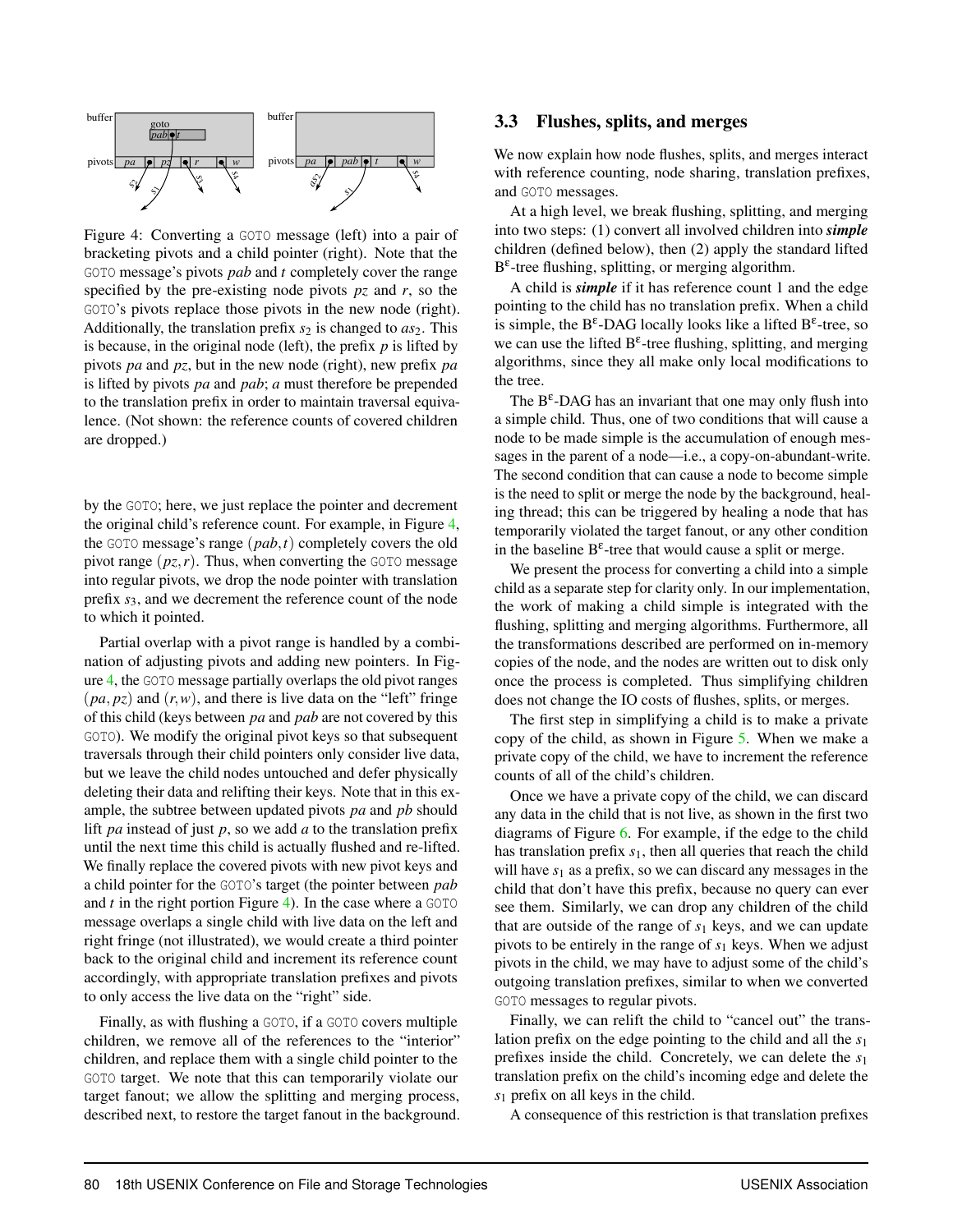<span id="page-7-0"></span>

Figure 5: Creating a private copy of a shared child. The original node's contents are copied, and its reference count is decremented. Since the private copy points to all of the original node's children, those children have their reference count increased by one. (Pivot keys are omitted for clarity; they remain unchanged.)

<span id="page-7-1"></span>

Figure 6: Eliminating a child's translation prefix. The original child node (left) is a private copy with reference count one. First, nodes with unreachable keys are deleted and reclaimed (center). Then the translation prefix *s*<sup>1</sup> is removed from the incident edge and logically applied to all pivot keys and all keys in buffered messages (right).

should always be NULL after a flush. Intuitively, one only needs a translation prefix to compensate for the effect on lifting of logically deleted data still in a node; after a flush, this data is physically deleted and the node is re-lifted, obviating the need for a translation prefix.

As described, these steps slightly modify the amortized and background work to "heal" irregularities in the  $B^{\epsilon}$ -DAG. This work is primarily driven by subsequent writes to the affected range; a shared node that is not modified on any path can remain shared indefinitely. In our current prototype, we do track shared nodes with very little live data, and mark them for flushing either in the background or under space pressure to reclaim space. The key feature of this design is the flexibility to rewrite nodes only when it is to the advantage of the system—either to reclaim space or recover locality for future queries.

#### 3.4 Putting it all together

The remaining lifted  $B^{\epsilon}$ -tree operations are unchanged in a B ε -DAG. Inserts, deletes, and clones just add messages to the root node's buffer. When an internal node's buffer becomes full, we flush to one of its children (after making the child simple, if necessary). When a leaf becomes too large or too small, we split or merge it (after making the leaf simple). When an internal node has too many or too few children, we split or merge it (again after making it simple).

#### 3.5 Asymptotic Analysis

This subsection shows that adding cloning does not affect the asymptotics of other operations, and that the cost of a clone is logarithmic in the size of the tree.

Insert, query, and clone complexity all depend on the  $B^{\epsilon}$ -DAG height, which is bounded by the height of a lifted  $B^{\epsilon}$ -tree with the same logical state. To see why, consider the following straightforward transformation of a  $B^{\epsilon}$ -DAG to a  $B^{\epsilon}$ -tree: first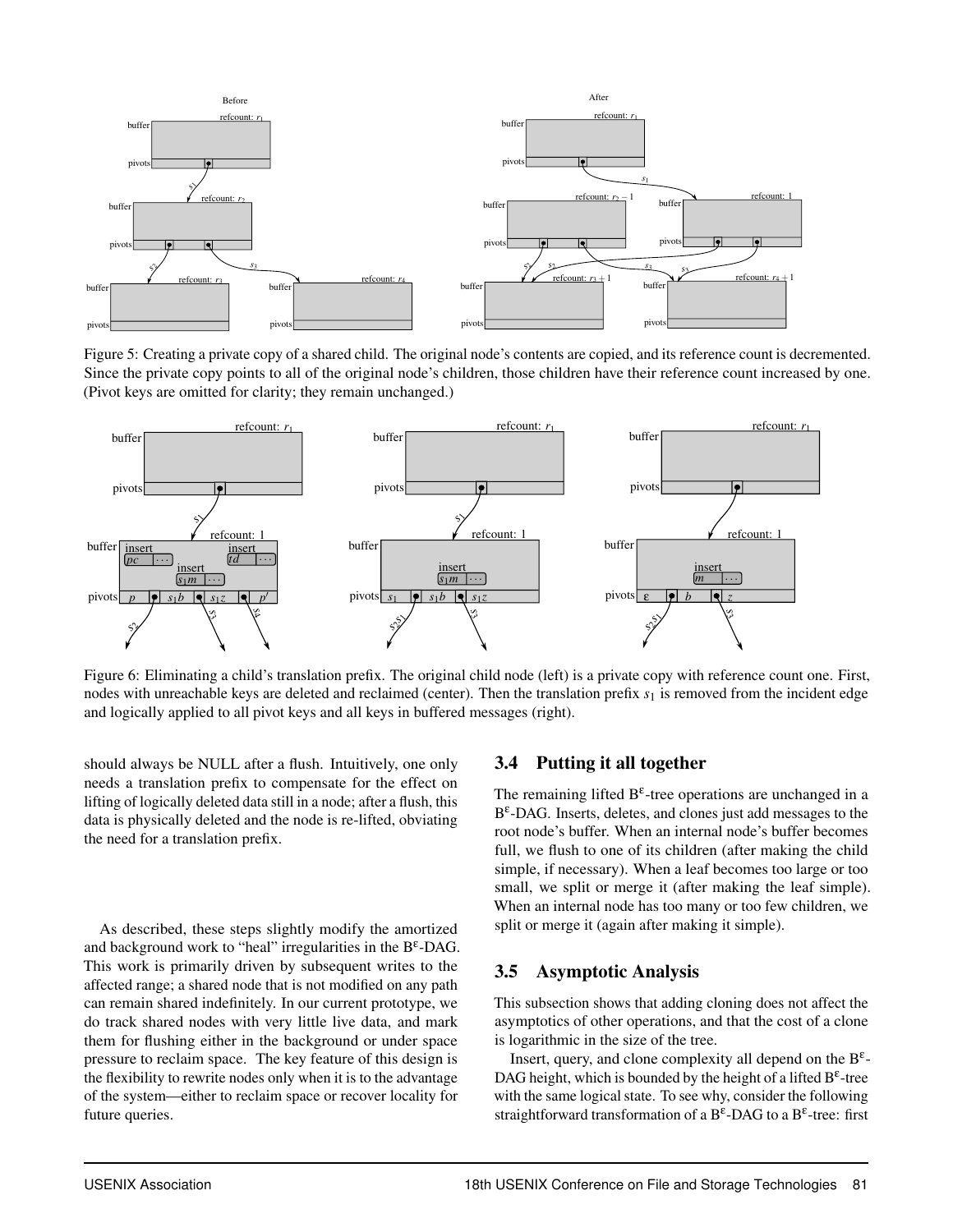flush all GOTO messages until they become regular pivots, then break the CoW sharing of all nodes. Since this conversion can only increase the height of the data structure, a logically equivalent lifted  $B^{\epsilon}$ -tree is at least as tall as a  $B^{\epsilon}$ -DAG.

The height of a B<sup> $\varepsilon$ </sup>-tree is  $O(\log_B N)$ , where *N* is the total number of items that have been inserted into the tree. Hence the height of a  $B^{\varepsilon}$ -DAG is  $O(log_B N)$ , where *N* is the number of keys that have been created, either through insertion or cloning, in the  $B^{\varepsilon}$ -DAG.

**Queries.** Since the height of the  $B^{\varepsilon}$ -DAG is  $O(log_B N)$ , the IO cost of a query is always  $O(\log_B N)$ .

**Insertions.** The  $B^{\epsilon}$ -DAG insertion IO cost is the same as in a B<sup>ε</sup>-tree, i.e.,  $O(\frac{\log_B N}{B^{1-\epsilon}})$ . This is because the IO cost of an insertion is  $h \times c/b$ , where *h* is the height of the B<sup>ε</sup>-DAG, *c* is the IO cost of performing a flush, and *b* is the minimum number of items moved to child during a flush. Flushes cost  $O(1)$  IOs in a B<sup> $\epsilon$ </sup>-DAG, just as in a B<sup> $\epsilon$ </sup>-tree, and flushes move at least  $\Omega(B/B^{1-\epsilon})$  items, since the buffer in each node has size  $\Omega(B)$ , and the fanout of each node is  $O(B^{\varepsilon})$ .

Clones. The cost to create a clone can be broken into the online cost, i.e,. the costs of all tasks that must be completed before the clone is logically in place, and the offline costs, i.e., the additional work that is performed in the background as the GOTO message is flushed down the tree and eventually converted to regular pivots.

The online cost of cloning *s* to *d* is merely the cost to push all *s* messages to *s*'s LCA and insert the GOTO message. The cost of pushing all the messages to the LCA is  $O(log_B N)$  IOs. Inserting the new GOTO message costs less than 1 IO, so the total cost of creating a clone is  $O(\log_B N)$  IOs.

The background cost is incurred by the background thread that converts all edges with a translation prefix into simple edges. We bound the IO cost of this work as follows. A clone from *s* to *d* can result in edges with translation prefixes only along four root-to-leaf paths in the  $B^{\epsilon}$ -DAG: the left and right fringes of the sub-dag of all *s* keys, and the left and right fringes of the sub-dag of all *d* keys. Thus the total IO cost of the background work is  $O(log_B N)$ .

#### <span id="page-8-0"></span>4 Implementation and Optimizations

In this section, we describe two optimizations that reduce the total cost of clones. Although they do not alter the asymptotics, we leverage the file system namespace and BetrFS design to save both background and foreground IO.

Preferential splitting. Most background cloning work involves removing unrelated keys and unlifted prefix data from *fringe* nodes, *i.e.*, nodes that contain both cloned and noncloned data. Thus, we could save work by reducing the number of fringe nodes.

Baseline BetrFS picks the middle key when splits a leaf node. With *preferential splitting*, we select the key that maximizes the common prefix of the leaf, subject to the constraint

that both new leaves should be at least 1/4 full. Since data in the same file share the same prefix (as do files in the same directory), preferential splitting reduces the likelihood of having fringe nodes in a clone.

A naïve approach would compare the central half of all leaf keys and pick the two adjacent keys with the shortest common prefix. However, this scan can be costly. We can implement preferential splitting and only read two keys: because the shortest common prefix among adjacent keys is the same as the common prefix of the smallest and the largest candidate keys (the keys at 1/4 and 3/4 of the leaf), we can construct a good parent pivot from these two keys.

Node reclamation. We run a thread in the background that reclaims any node whose reference count reaches 0. As part of the node reclamation process, we decrement each child node's reference count, including nodes pointed to by GOTO messages. Node reclamation proceeds recursively on children whose reference counts reach zero, as well.

This thread also checks any node with a translation prefix. In an extreme case, a node with no reachable data may have a positive reference count due to translation prefixes. For example, if the only incident edge to a sub-DAG has translation prefix *s*, but no key in the entire sub-DAG has *s* as a prefix, then all data in the sub-DAG is reclaimable. As part of space reclamation, BetrFS finds and reclaims nodes with no live data, or possibly unshares and merges nodes with relatively little live data.

Concurrency. B-tree concurrency is a classic problem, since queries and inserts proceed down the tree, but splits and merges proceed up the tree, making hand-over-hand locking tricky. B<sup> $\varepsilon$ </sup>-trees have similar issues, since they also perform node splits and merges, and many of the B-tree-based solutions, such as preemptive splitting and merging [\[28\]](#page-14-9) or sibling links [\[20\]](#page-13-7), apply to  $B^{\epsilon}$ -trees, as well.

We note here that our cloning mechanism is entirely topdown. Messages get pushed down to the LCA, GOTO messages get flushed down the tree, and non-simple edges get converted to simple edges in a top-to-bottom manner. Thus cloning imposes no new concurrency issues within the tree.

Background cleaning. BetrFS includes a background process that flushes messages for frequently queried items down the tree. The intention of this optimization is to improve range and point query performance on frequently queried data: once messages are applied to key-value pairs in  $B^{\epsilon}$ -tree leaves, future queries need not reprocess those messages.

We found that, in the presence of clones, this background task increased BetrFS 0.5's space consumption because, by flushing small changes, the cleaner would break  $B^{\epsilon}$ -DAG nodes' copy-on-write sharing.

Thus we modified the cleaner to never flush messages into any node with a reference count greater than 1; such messages instead wait to be flushed in normal write-optimized batches once enough work has accrued to warrant rewriting the node.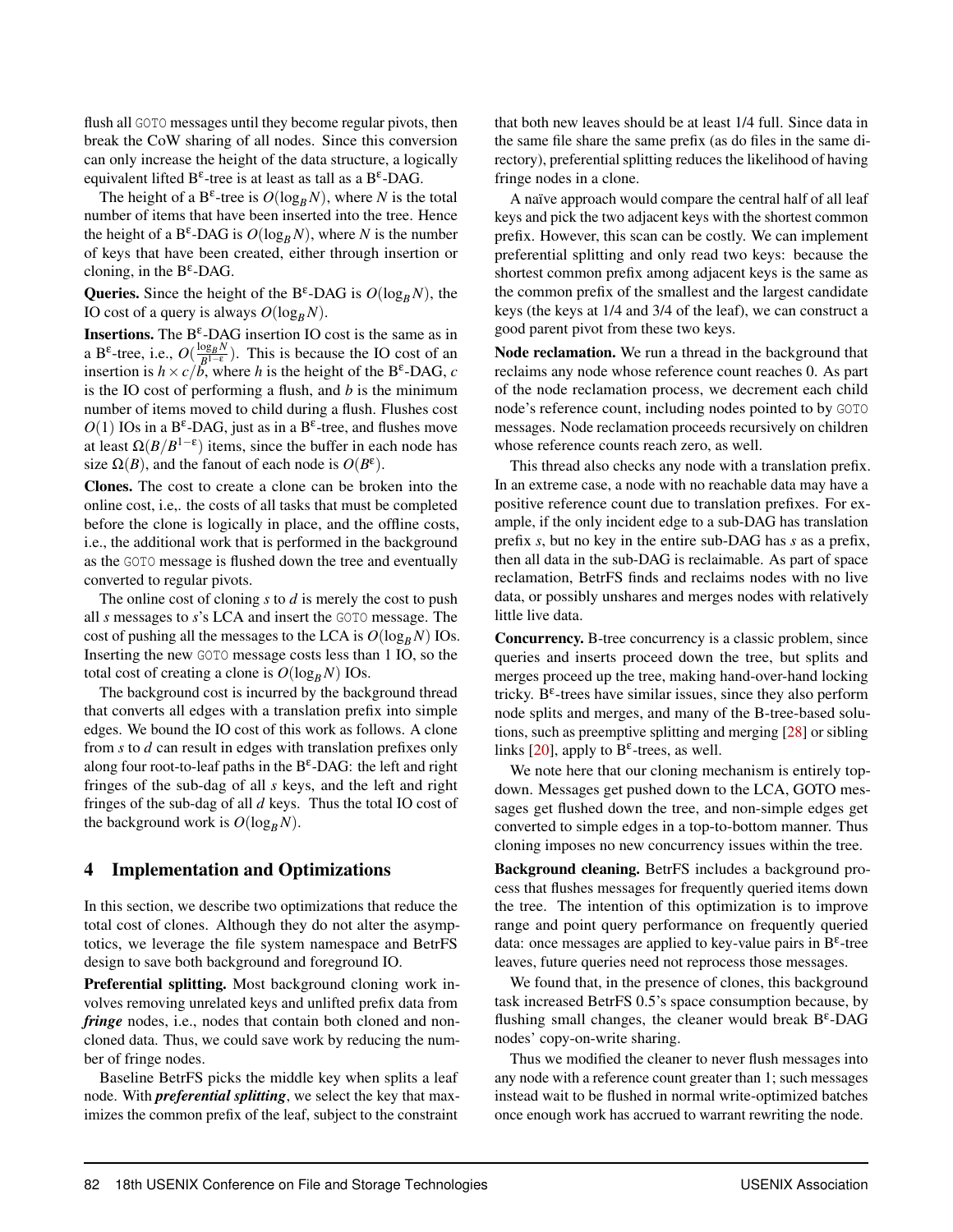<span id="page-9-1"></span>

Figure 7: Latency to clone, write, and read as a function of the number of times a directory tree has been cloned. Lower is better for all measures.

#### 5 Evaluation

This section evaluates BetrFS 0.5 performance. The evaluation centers around the following questions:

- Do BetrFS 0.5 clones meet the performance goals of simultaneously achieving (1) low latency clone creation, (2) reads with good spatial locality, even after modifications, (3) fast writes, and (4) space efficiency?  $(\S 5.1)$
- Does the introduction of cloning harm the performance of unrelated operations? ([§5.2\)](#page-10-0)
- How can cloning improve the performance of a real-world application?  $(\S5.3)$

All experimental results were collected on a Dell Optiplex 790 with a 4-core 3.40 GHz Intel Core i7 CPU, 4GiB RAM, and a 500GB, 7200 RPM SATA disk, with a 4096-byte block size. We boot from a USB stick with the root file system, isolating the file system under test to only the workload. The system runs 64-bit Ubuntu 14.04.5.

We compare BetrFS 0.5 to baseline BetrFS, ext4, Btrfs, XFS, ZFS, and NILFS2. We used BetrFS version 0.4 from <github.com/oscarlab/betrfs>, ZFS 0.6.5.11 from <zfsonlinux.org> and kernel default versions of the other file systems. Unless noted, each experiment was run a minimum of 5 times. We present the mean and display bars that indicate the minimum and maximum times over all runs. Similarly,  $\pm$ terms bound the minimum and maximum values over all runs. Unless noted, all benchmarks are cold-cache tests.

BetrFS only works on a modified 3.11.10 kernel, so we run BetrFS on that kernel; all other file systems run on 4.9.142. We note that we ran experiments on both kernel versions, and performance was generally better on the newer kernel; we present the numbers for the newer kernel.

## <span id="page-9-0"></span>5.1 Cloning Performance

To evaluate the performance of cloning (and similar copyon-write optimizations in other file systems), we wrote a microbenchmark that begins by creating a directory hierarchy with eight directories, each containing eight 4MiB-files. The

microbenchmark then proceeds in rounds. In each round, we create a new clone of the original directory hierarchy and measure the clone operation's latency (Figure [7a\)](#page-9-1). We next write 16 bytes to a 4KiB-aligned offset in each newly cloned file—followed by a sync—in order to measure the impact of copy-on-write (Figure  $7b$ ) on writes. We then clear the file system caches and grep the newly copied directory to measure cloning's impact on read time (Figure [7c\)](#page-9-1). Finally, we record the change in space consumption for the whole file system at each step (Table [1\)](#page-10-1). We call this workload *Dookubench*.

We compare directory-level clone in BetrFS 0.5 to 3 Linux file systems that either support volume snapshots (Btrfs and ZFS) or reflink copies of files (Btrfs and XFS). We compare in both modes; the label Btrfs-svol is in volume-snapshot mode. For the file systems that support only file-level clones (XFS and Btrfs without svol), the benchmark makes a copy of the directory structure and clones the files.

For BetrFS 0.5, we present data in two modes. In "no cleaner" mode, we disable the background process in BetrFS 0.5 that flushes data down the tree (Section [4\)](#page-8-0). We found that this background work created a lot of noise in our space experiments, so we disabled it to get more precise measurements. We also run the benchmark in BetrFS 0.5's default mode (with the cleaner enabled). As reported below, the cleaner made essentially no difference on any benchmark, except to increase the noise in the space measurements.

Figure [7a](#page-9-1) shows that BetrFS 0.5's cloning time is around 60ms, which is 33% faster than the closest data point from another file system (the first clone on XFS), 58% faster than a volume clone on Btrfs, and an order of magnitude faster than the worst case for the competition. Furthermore, BetrFS 0.5's clone performance is essentially flat throughout the experiment. Thus we have achieved our objective of cheap clones. Btrfs and ZFS also have flat volume-cloning performance, but worse than in BetrFS 0.5. Both Btrfs and XFS file-level clone latencies, on the other hand, degrade as a function of the number of prior clones; after 8 iterations, clone latency is roughly doubled.

In terms of write costs, the cost to write to a cloned file or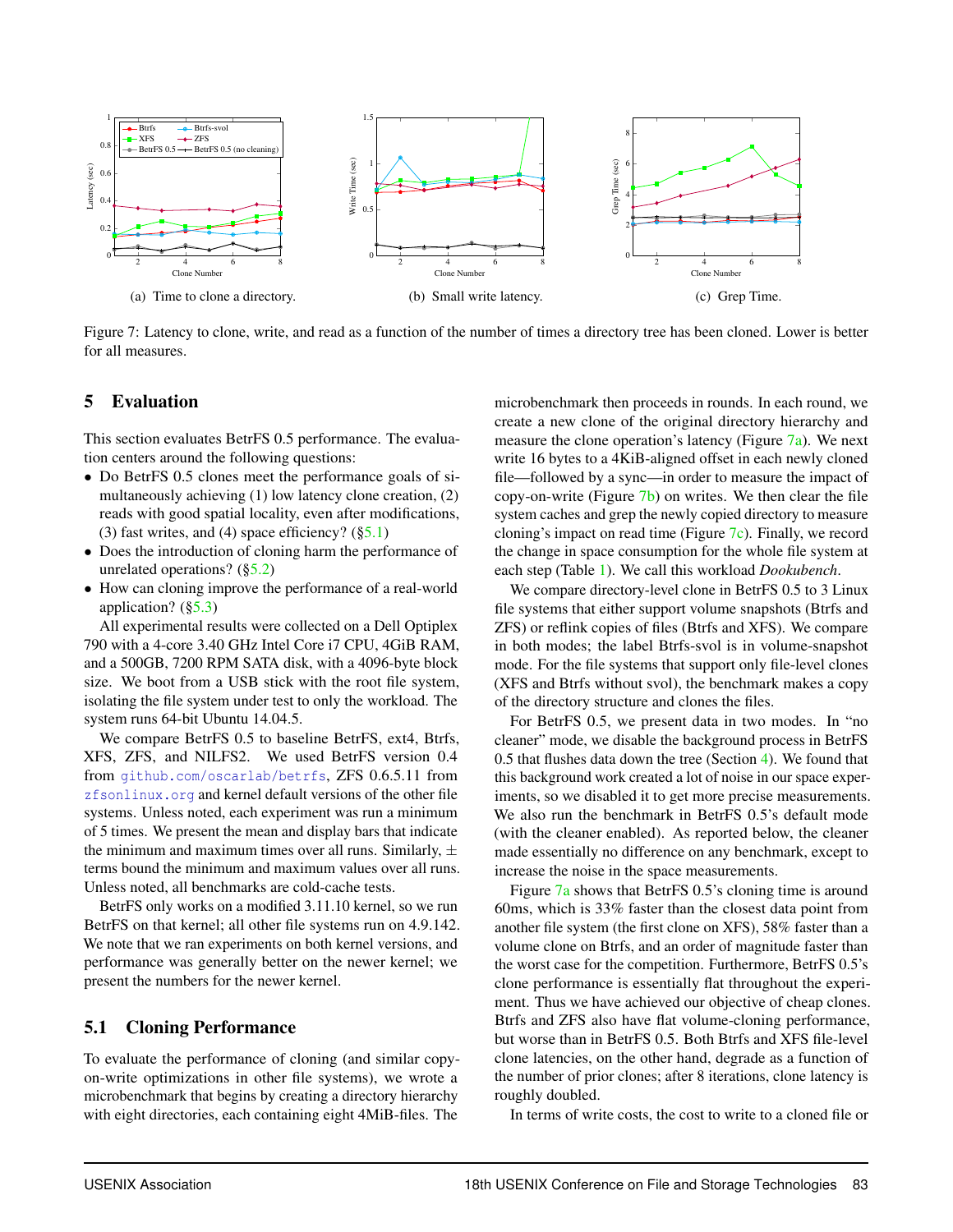<span id="page-10-1"></span>

| FS                       | $\triangle$ KiB/round | σ     |
|--------------------------|-----------------------|-------|
| <b>Btrfs</b>             | $+112$<br>176         | 56.7  |
| Btrfs-svol               | $+ 0$<br>32.          |       |
| <b>XFS</b>               | $32.6 \pm 95.4$       | 50.9  |
| <b>ZFS</b>               | $+750$<br>250.        | 462.9 |
| BetrFS 0.5 (no cleaning) | $31.3 + 29.8$         | 19.9  |
| BetrFS 0.5               | $16.3 + 950.8$        | 460.8 |

Table 1: Average change in space usage after each Dookubench round (a directory clone followed by small, 4KiB-aligned modifications to each newly cloned file).

volume is flat for all file systems, although BetrFS 0.5 can ingest writes  $8-10\times$  faster. Thus we have not sacrificed the excellent small-write performance of BetrFS.

Figure [7c](#page-9-1) shows that scans in BetrFS 0.5 are competitive with the best grep times from other file systems in our benchmarks. Furthermore, grep times in BetrFS 0.5 do not degrade during the experiment. XFS and ZFS degrade severely—after six clones, the grep time is nearly doubled. For XFS, there appears to be some work that temporarily improves locality, but the degradation trend resumes after more iterations. Btrfs degrades by about 20% for file-level clones and 10% for volume level clones after eight clones. This trend continues: after 17 iterations (not presented for brevity), Btrfs read performance degrades by 50% with no indication of leveling off.

Table [1](#page-10-1) shows the change in file system space usage after each microbenchmark round. BetrFS 0.5 uses an average of 16KiB per round, which is half the space of the next best file system, Btrfs in volume mode. BetrFS 0.5's space usage is very noisy due to its cleaner—unsurprisingly, space usage is *less* after some microbenchmark rounds complete, decreasing by up to 693KiB. When the cleaner is completely disabled, space usage is very consistent around 32KiB. Thus enabling the cleaner reduces average space consumption but introduces substantial variation. Overall, these results show that BetrFS 0.5 supports space-efficient clones.

In total, these results indicate that BetrFS 0.5 supports a seemingly paradoxical combination of performance features: clones are fast and space-efficient, and random writes are fast, yet preserve good locality for sequential reads. No other file system in our benchmarks demonstrated this combination of performance strengths, and some also showed significant performance declines with each additional clone.

#### <span id="page-10-0"></span>5.2 General Filesystem Performance

This section evaluates whether adding cloning erodes the performance advantages of write-optimization in BetrFS. Our overarching goal is to build a file system that performs well on *all* operations, not just clones; thus, we measure a wide range of of microbenchmarks and application benchmarks.

Sequential IO. We measure the time to sequentially write a

<span id="page-10-2"></span>

Figure 8: Bandwidth to sequentially read and write a 10 GiB file (higher is better).



Figure 9: Cumulative file creation throughput during the Tokubench benchmark (higher is better).

10GiB file to disk (the benchmarking machine has only 4GiB of RAM, so this is more than double the available RAM), and then sequentially re-read the data from disk. Figure [8](#page-10-2) shows the throughput of both operations. All the filesystems perform sequential IO relatively well. BetrFS 0.5 performs sequential reads at comparable throughput to BetrFS, ZFS, and NILFS2, which is only about 19% less than ext4, Btrfs and XFS. Sequential writes in BetrFS 0.5 are within 6% to the fastest file system (Btrfs). We attribute this improvement to preferential splitting, which creates a pivot matching the maximum file data key at the beginning of the workload, avoiding expensive leaf relifting in subsequent node splits.

Random IO. We measure random write performance with a microbenchmark that issues 256K 4-byte overwrites at random offsets within a 10GiB file, followed by an fsync. This number of overwrites was chosen to run for at least several seconds on the fastest filesystem. Similarly, we measure random read performance by issuing 256K 4-byte reads at random offsets within an existing 10GiB file.

Table [2](#page-11-1) shows the execution time of the random write and random read microbenchmarks. BetrFS 0.5 performs these random writes  $39-67 \times$  faster than conventional filesystems and 8.5% slower than BetrFS. BetrFS 0.5 performs random reads 12% slower than the fastest file system.

Tokubench. We evaluate file creation using the Tokubench benchmark [\[13\]](#page-13-8). Tokubench creates three million 200-byte files in a balanced directory tree (no directory is allowed to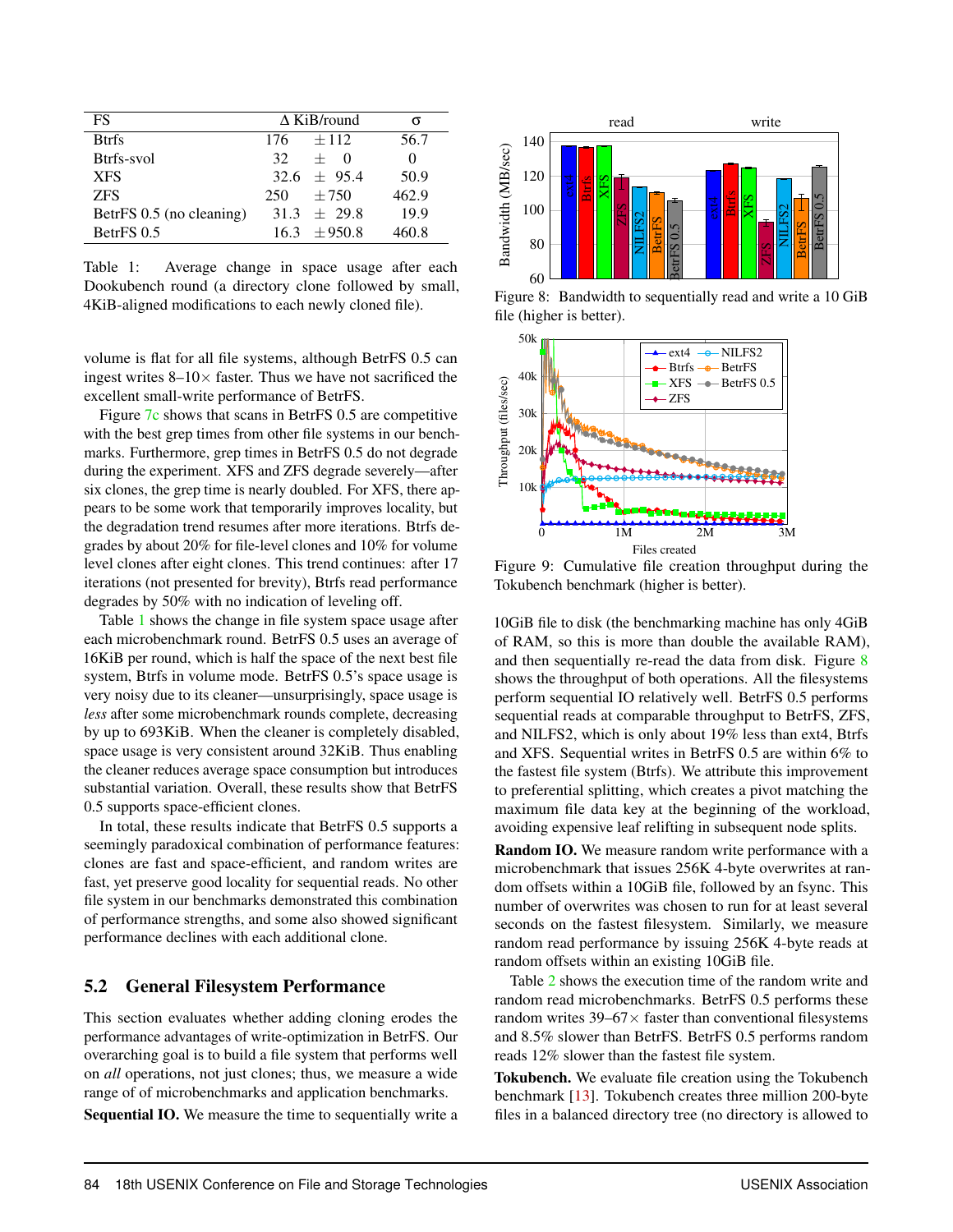<span id="page-11-1"></span>

| FS.                | random write (s)     | random read (s)         |
|--------------------|----------------------|-------------------------|
| $ext{4}$           | 2770.6<br>$+21.3$    | 1947.9<br>5.9<br>$^{+}$ |
| <b>Btrfs</b>       | 2069.1<br>$\pm$ 14.6 | 1907.5<br>$^{+}$<br>6.4 |
| <b>XFS</b>         | 2863.4<br>$+$ 14.1   | 2023.3<br>$+27.8$       |
| <b>ZFS</b>         | $+937.4$<br>3410.6   | 2163.9<br>± 112.2       |
| NILFS <sub>2</sub> | 2022.0<br>4.8<br>$+$ | 1931.1<br>$+26.6$       |
| <b>BetrFS</b>      | 4.7<br>$^{+}$<br>02  | 2201.1<br>2.9<br>$^{+}$ |
| BetrFS 0.5         | 5.5                  | 2129.8<br>6.8<br>$^{+}$ |

Table 2: Time to perform 256K 4-byte random writes/reads (1 MiB total IO, lower is better).

<span id="page-11-2"></span>

| Back-end     | FS                 | $lxc$ -clone $(s)$        |  |  |
|--------------|--------------------|---------------------------|--|--|
|              | $ext{4}$           | 1.214<br>19.514<br>$^{+}$ |  |  |
| Dir          | <b>Btrfs</b>       | 14.822<br>0.076<br>$^{+}$ |  |  |
|              | <b>ZFS</b>         | 0.538<br>16.194<br>$^{+}$ |  |  |
|              | <b>XFS</b>         | 1.033<br>55.104<br>$^{+}$ |  |  |
|              | NILFS <sub>2</sub> | 26.622<br>0.396<br>$^{+}$ |  |  |
|              | BetrFS 0.5         | 1.073<br>8.818<br>$^{+}$  |  |  |
| <b>ZFS</b>   | <b>ZFS</b>         | 0.019<br>0.478<br>$^{+}$  |  |  |
| <b>Btrfs</b> | <b>Btrfs</b>       | 0.036<br>0.396<br>$^{+}$  |  |  |
| BetrFS 0.5   | BetrFS 0.5-clone   | 0.010<br>0.118            |  |  |

Table 4: Latency of cloning a container.

have more than 128 children). BetrFS 0.5 matches BetrFS throughput, which is strictly higher than any other file system, (except for one point at the end where NILFS2 is 8.7% higher), and as much as  $95 \times$  higher throughput than ext4.

Directory Operations. Table [3](#page-11-1) lists the execution time of three common directory operations—grep, find or delete—on the Linux 3.11.10 kernel source tree.

BetrFS 0.5 is comparable to the baseline BetrFS on all of these operations, with some marginal (4–5%) overhead on grep and delete from adding cloning. We also note that we observed a degradation for BetrFS on larger directory deletions; the degradation is unrelated to cloning and we leave investigation of this for future work. Overall, BetrFS 0.5 maintains the order-of-magnitude improvement over the other file systems on find and grep.

Application Benchmarks. Figure [10](#page-12-0) reports performance of the following application benchmarks. We measure two BetrFS 0.5 variants: one with no clones in the file system (labeled BetrFS 0.5), and one executing in a cloned Linux-3.11.10 source directory (labeled BetrFS 0.5-clone).

The git clone workload reports the time to clone a local Linux source code repository, which is cloned from <github.com/torvalds/linux>, and git diff reports the time to diff between the v4.14 and v4.7 tags. The tar workload measures the time to tar or un-tar the Linux-3.11.10 source. The rsync workload copies the Linux-3.11.10 source tree from a source to a destination directory within the same partition and file system. With the -in-place option, rsync writes data directly to the destination file rather than creating a temporary file and updating via atomic rename. The IMAP

| FS.                | find $(s)$      | $\text{grey}(s)$ | delete(s)       |
|--------------------|-----------------|------------------|-----------------|
| $ext{4}$           | $2.22 \pm 0.0$  | $37.71 \pm 7.1$  | $3.38 \pm 2.2$  |
| <b>Btrfs</b>       | $1.03 \pm 0.0$  | $8.88 \pm 0.3$   | $2.88 \pm 0.0$  |
| <b>XFS</b>         | 6.81 $\pm$ 0.2  | 57.79 $\pm 10.4$ | $10.33 \pm 1.4$ |
| <b>ZFS</b>         | $10.50 \pm 0.2$ | $38.64 \pm 0.4$  | $9.18 \pm 0.1$  |
| NILFS <sub>2</sub> | $6.72 \pm 0.1$  | $8.75 \pm 0.2$   | $9.41 \pm 0.4$  |
| <b>BetrFS</b>      | $0.23 \pm 0.0$  | $3.71 \pm 0.1$   | $3.22 \pm 0.4$  |
| BetrFS 0.5         | $0.21 \pm 0.0$  | $3.87 \pm 0.0$   | $3.37 \pm 0.1$  |

Table 3: Time to perform recursive grep, find and delete of the Linux 3.11.10 source tree (lower is better)

server workload initializes a Dovecot 2.2.13 mailserver with 10 folders, each containing 2500 messages, then measures throughput of 4 threads, each performing 1000 operations with 50% reads and 50% updates (marks, moves, or deletes).

In most of these application benchmarks, BetrFS 0.5 is the highest performing file system, and generally matches the other file systems in the worst cases. In a few cases, where the application is write-intensive, such as git clone and rsync, BetrFS 0.5-clone degrades relative to BetrFS 0.5, attributable to the extra work of unsharing nodes, but the performance is still competitive with, or better than, the baseline file systems. These application benchmarks demonstrate that extending write-optimization to include clones does not harm—and can improve—application-level performance.

### <span id="page-11-0"></span>5.3 Cloning Containers

Linux Containers (LXC) is one of several popular container infrastructures that has adopted a number of storage backends in order to optimize container creation. The default backend (dir) does a rsync of the component directories into a single, chroot-style working directory. The ZFS and Btrfs back-ends use subvolumes and clones to optimize this process. We wrote a BetrFS 0.5 backend using directory cloning.

Table [4](#page-11-2) shows the latency of cloning a default Ubuntu 14.04 container using each backend. Interestingly, BetrFS 0.5 using clones is  $3-4\times$  faster than the other cloning backends, and up to two orders of magnitude faster than the others.

# 6 Related work

File systems with snapshots. Many file systems implement a *snapshot* mechanism to make logical copies at wholefile-system-granularity [\[27\]](#page-14-10). Tree-based file systems, like WAFL [\[15\]](#page-13-9), ZFS [\[41\]](#page-14-11), and Btrfs [\[29\]](#page-14-5), implement fast snapshots by copying the root. WAFL FlexVols [\[12\]](#page-13-10) add a level of indirection between the file system and disks, supporting writable snapshots and multiple active file system instances.

FFS [\[21\]](#page-14-12) implements read-only file system *views* by creating snapshot inode with a pointer to each disk block; the first time a block is modified, FFS copies the block to a new address and updates the block pointer in the snapshot inode.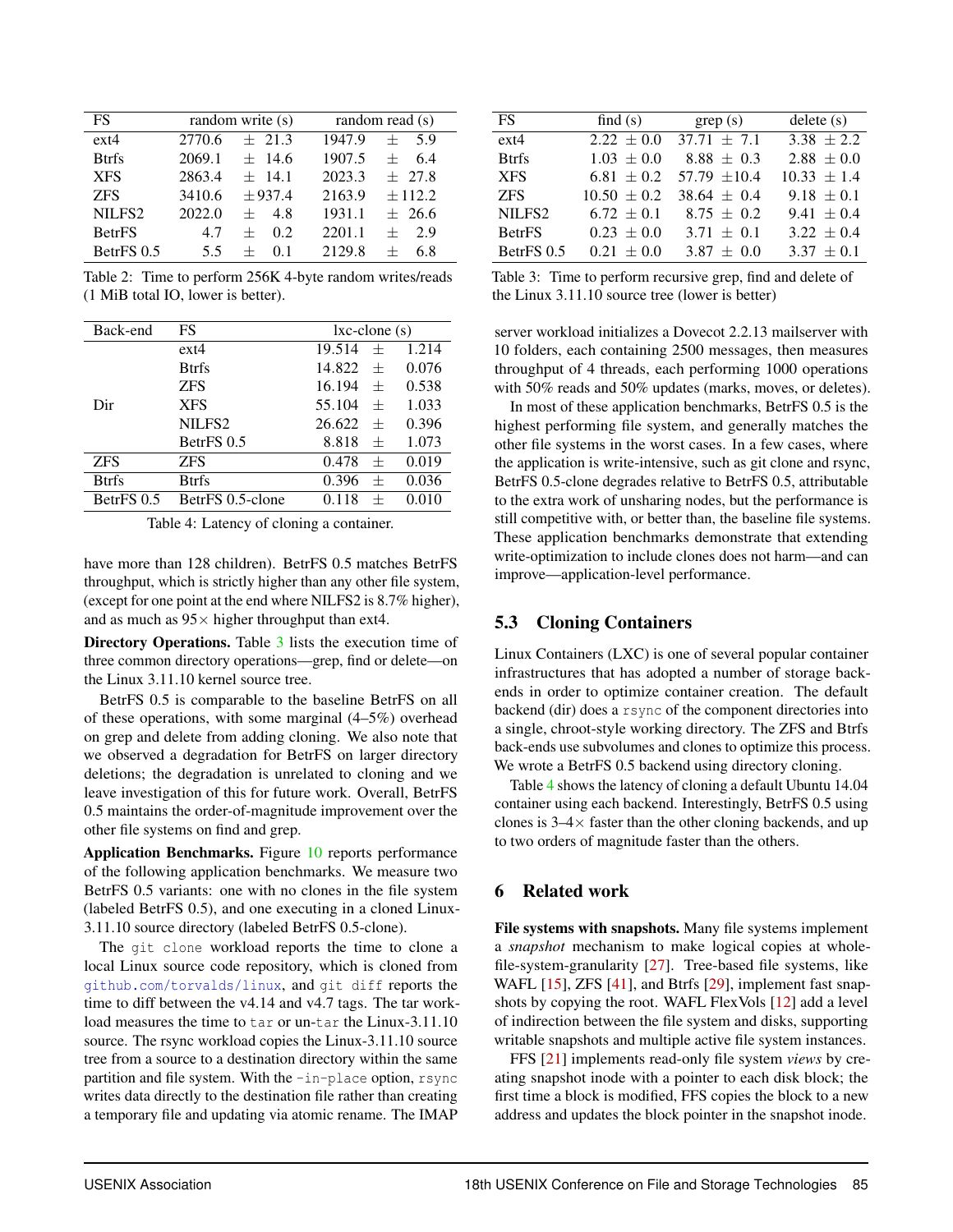<span id="page-12-0"></span>

NILFS [\[19\]](#page-13-11) is a log-structured file system that writes Btree checkpoints as part of each logical segment. NILFS can create a snapshot by making a checkpoint block permanent.

GCTree [\[11\]](#page-13-12) implements snapshots on top of ext4 by creating chains of metadata block versions. Each pointer in the metadata block has a "borrowed bit" to indicate whether the target block was inherited from the previous version. Ext3cow [\[26\]](#page-14-13) snapshots are defined by an epoch. Ext3cow can render any epoch's file-system view by fetching entries alive at that epoch. NOVA-Fortis [\[38\]](#page-14-14) supports snapshots by adding private logs to each inode.

File or directory clones. AFS [\[16\]](#page-13-13) introduced the idea of volumes as a granularity for cloning and backup in a large, distributed file system; volumes isolate performance disruption from cloning one user's data from other users. Episode [\[7\]](#page-13-14) can create immutable *fileset* clones by copying all the fileset's anodes (inodes) and marking all block pointers copy-on-write. Btrfs [\[29\]](#page-14-5) can create *file* clones by sharing a file's extents. Windows<sup>®</sup> 2000 Single Instance Storage (SIS) [\[5\]](#page-13-15) uses deduplication techniques to implement a new type of link that has copy semantics. Creating the first SIS link requires a complete data copy to a shared store. Writes are implemented copyon-close: once all open references to an SIS link are closed, sharing is broken at whole-file granularity. Copy-on-close optimizes for the case of complete overwrites.

Versioning file systems. Versioning files is an old idea, dating back to at least TENEX system [\[4\]](#page-13-16). Versioning file systems have appeared in a number of OSes [\[1,](#page-13-17) [22,](#page-14-15) [31\]](#page-14-16), but often with limitations such as a fixed number of versions per file and no directory versioning. The Elephant File System [\[30\]](#page-14-17) automatically versions all files and directories, creating/finalizing a new file version when the file is opened/closed. Each file has an inode log that tracks all versions. CVFS [\[32\]](#page-14-18) suggests journal-based metadata and multi-version B-trees as two ways to save space in versioning file systems. Versionfs [\[23\]](#page-14-19) is a stackable versioning file system where all file versions are maintained as different files in the underlying file system.

Exo-clones [\[33\]](#page-14-20) were recently proposed as a file format for efficiently serializing, deserializing, and transporting volume

clones over a network. Exo-clones build upon an underlying file system's mechanism for implementing snapshots or versions. Nimble clones in BetrFS 0.5 have the potential to make exo-clones faster and smaller than on a traditional copy-on-write snapshotting system.

Database indexes for dynamic hierarchical data. The closest work to ours in databases is the BO-tree [\[14\]](#page-13-18), a B-tree indexing scheme for hierarchical keys that supports moving key subtrees from one place to another in the hierarchy. They even support moving internal nodes of the key hierarchy, which we do not. However, they do not support clones—only moves—and their indexes are not write optimized.

#### 7 Conclusion

This paper demonstrates how to use write-optimization to decouple writes from copies, rendering a cloning implementation with the *nimble* performance properties: efficient clones, efficient reads, efficient writes, and space efficiency. This technique does not harm performance of unrelated operations, and can unlock improvements for real applications. For instance, we demonstrate from  $3-4\times$  improvement in LXC container cloning time compared to optimized back-ends. The technique of applying batched updates to the data structure itself likely generalize. Moreover, our cloning implementation in the  $B^{\epsilon}$ -DAG could be applied to any application built on a key-value store, not just a file system.

#### Acknowledgments

We thank the anonymous reviewers and our shepherd Changwoo Min for their insightful comments on earlier drafts of the work. This research was supported in part by NSF grants CCF-1715777, CCF-1724745, CCF-1725543, CSR-1763680, CCF-1716252, CCF-1617618, CCF-1712716, CNS-1938709, and CNS-1938180. The work was also supported by VMware, by EMC, and by NetApp Faculty Fellowships.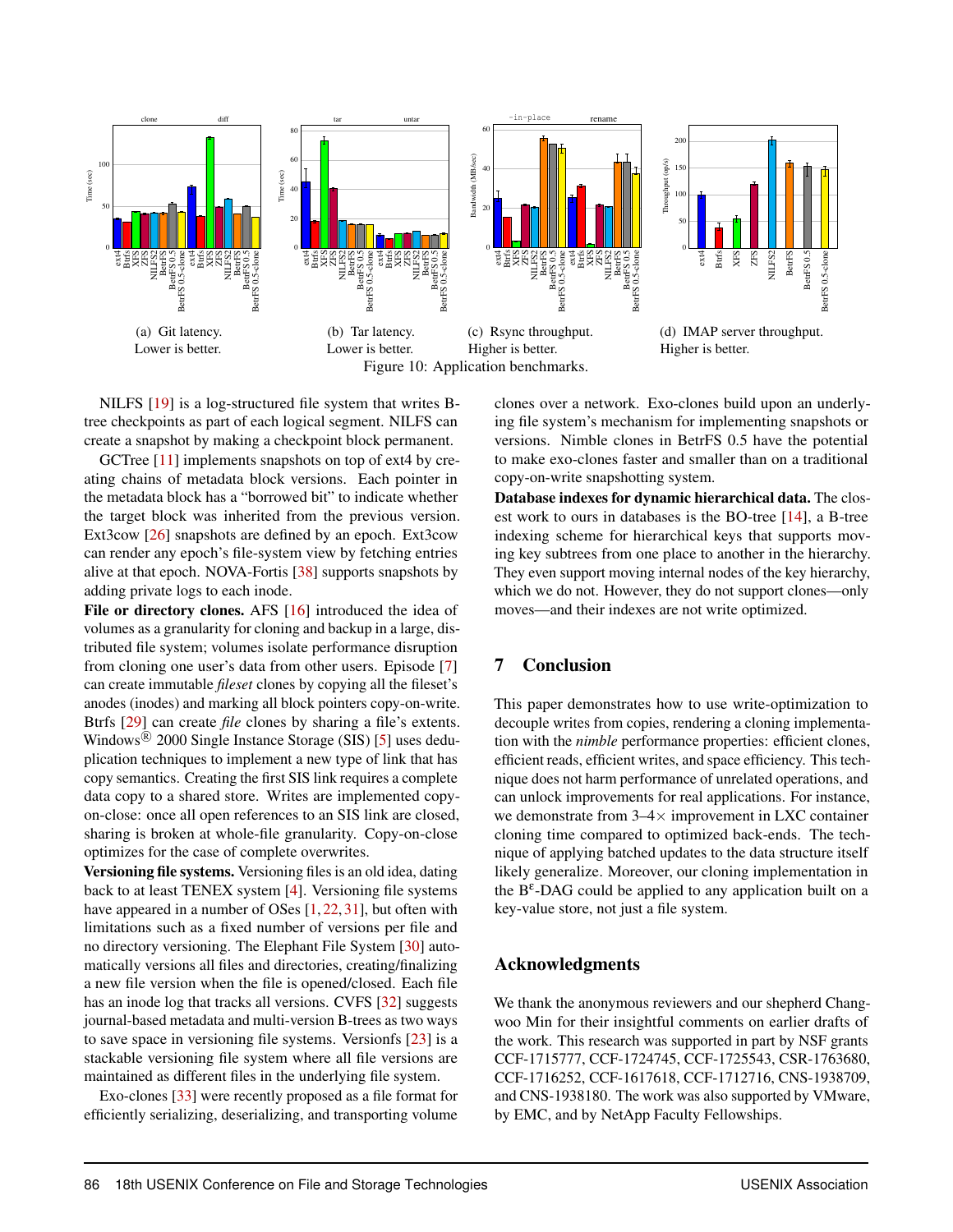## References

- <span id="page-13-17"></span>[1] Vax/VMS System Software Handbook, 1985.
- <span id="page-13-6"></span>[2] Michael A. Bender, Martin Farach-Colton, Jeremy T. Fineman, Yonatan R. Fogel, Bradley C. Kuszmaul, and Jelani Nelson. Cache-oblivious streaming B-trees. In *Proc. 19th Annual ACM Symposium on Parallel Algorithms and Architectures (SPAA)*, pages 81–92, 2007.
- <span id="page-13-3"></span>[3] Michael A. Bender, Martin Farach-Colton, William Jannen, Rob Johnson, Bradley C. Kuszmaul, Donald E. Porter, Jun Yuan, and Yang Zhan. An introduction to B<sup>ε</sup> -trees and write-optimization. *:login; Magazine*, 40(5):22–28, Oct 2015.
- <span id="page-13-16"></span>[4] Daniel G. Bobrow, Jerry D. Burchfiel, Daniel L. Murphy, and Raymond S. Tomlinson. Tenex, a paged time sharing system for the pdp - 10. *Commun. ACM*, 15(3):135–143, March 1972.
- <span id="page-13-15"></span>[5] Bill Bolosky, Scott Corbin, David Goebel, and John (JD) Douceur. Single instance storage in windows 2000. In *Proceedings of 4th USENIX Windows Systems Symposium*. USENIX, January 2000.
- <span id="page-13-4"></span>[6] Gerth Stolting Brodal and Rolf Fagerberg. Lower bounds for external memory dictionaries. In *Proceedings of the Fourteenth Annual ACM-SIAM Symposium on Discrete Algorithms*, pages 546–554, 2003.
- <span id="page-13-14"></span>[7] Sailesh Chutani, Owen T Anderson, Michael L Kazar, Bruce W Leverett, W Anthony Mason, Robert N Sidebotham, et al. The episode file system. In *Proceedings of the USENIX Winter 1992 Technical Conference*, pages 43–60, 1992.
- <span id="page-13-0"></span>[8] Alex Conway, Ainesh Bakshi, Yizheng Jiao, Yang Zhan, Michael A. Bender, William Jannen, Rob Johnson, Bradley C. Kuszmaul, Donald E. Porter, Jun Yuan, and Martin Farach-Colton. File systems fated for senescence? nonsense, says science! In *Proceedings of the 15th Usenix Conference on File and Storage Technologies*, pages 45–58, 2017.
- [9] Alex Conway, Ainesh Bakshi, Yizheng Jiao, Yang Zhan, Michael A. Bender, William Jannen, Rob Johnson, Bradley C. Kuszmaul, Donald E. Porter, Jun Yuan, and Martin Farach-Colton. How to fragment your file system. *:login; Magazine*, 42(2):22–28, Summer 2017.
- <span id="page-13-1"></span>[10] Alex Conway, Eric Knorr, Yizheng Jiao, Michael A. Bender, William Jannen, Rob Johnson, Donald Porter, and Martin Farach-Colton. Filesystem aging: It's more usage than fullness. In *11th USENIX Workshop on Hot Topics in Storage and File Systems (HotStorage 19)*, Renton, WA, July 2019. USENIX Association.
- <span id="page-13-12"></span>[11] Chris Dragga and Douglas J. Santry. Getrees: Garbage collecting snapshots. *ACM Transactions on Storage*, 12(1):4:1–4:32, 2016.
- <span id="page-13-10"></span>[12] John K. Edwards, Daniel Ellard, Craig Everhart, Robert Fair, Eric Hamilton, Andy Kahn, Arkady Kanevsky, James Lentini, Ashish Prakash, Keith A. Smith, and Edward Zayas. Flexvol: Flexible, efficient file volume virtualization in wafl. In *Proceedings of the 2008 USENIX Annual Technical Conference*, pages 129–142, 2008.
- <span id="page-13-8"></span>[13] John Esmet, Michael A Bender, Martin Farach-Colton, and Bradley C Kuszmaul. The tokufs streaming file system. In *Proceedings of the 4th USENIX Workshop on Hot Topics in Storage and File Systems*, 2012.
- <span id="page-13-18"></span>[14] Jan Finis, Robert Brunel, Alfons Kemper, Thomas Neumann, Norman May, and Franz Faerber. Indexing highly dynamic hierarchical data. In *VLDB*, 2015.
- <span id="page-13-9"></span>[15] Dave Hitz, James Lau, and Michael Malcolm. File system design for an nfs file server appliance. In *Proceedings of the USENIX Winter 1994 Technical Conference*, pages 19–19, 1994.
- <span id="page-13-13"></span>[16] John H. Howard, Michael L. Kazar, Sherri G. Menees, David A. Nichols, M. Satyanarayanan, Robert N. Sidebotham, and Michael J. West. Scale and performance in a distributed file system. *ACM Transactions on Computer Systems*, 6(1):51–81, 1988.
- <span id="page-13-2"></span>[17] William Jannen, Jun Yuan, Yang Zhan, Amogh Akshintala, John Esmet, Yizheng Jiao, Ankur Mittal, Prashant Pandey, Phaneendra Reddy, Leif Walsh, Michael Bender, Martin Farach-Colton, Rob Johnson, Bradley C. Kuszmaul, and Donald E. Porter. BetrFS: A rightoptimized write-optimized file system. In *Proceedings of the 13th USENIX Conference on File and Storage Technologies*, pages 301–315, 2015.
- <span id="page-13-5"></span>[18] William Jannen, Jun Yuan, Yang Zhan, Amogh Akshintala, John Esmet, Yizheng Jiao, Ankur Mittal, Prashant Pandey, Phaneendra Reddy, Leif Walsh, Michael A. Bender, Martin Farach-Colton, Rob Johnson, Bradley C. Kuszmaul, and Donald E. Porter. BetrFS: Writeoptimization in a kernel file system. *ACM Transactions on Storage*, 11(4):18:1–18:29, 2015.
- <span id="page-13-11"></span>[19] Ryusuke Konishi, Yoshiji Amagai, Koji Sato, Hisashi Hifumi, Seiji Kihara, and Satoshi Moriai. The linux implementation of a log-structured file system. *SIGOPS Operating Systems Review*, 40(3):102–107, 2006.
- <span id="page-13-7"></span>[20] Philip L. Lehman and s. Bing Yao. Efficient locking for concurrent operations on b-trees. *ACM Transactions on Database Systems*, 6(4), December 1981.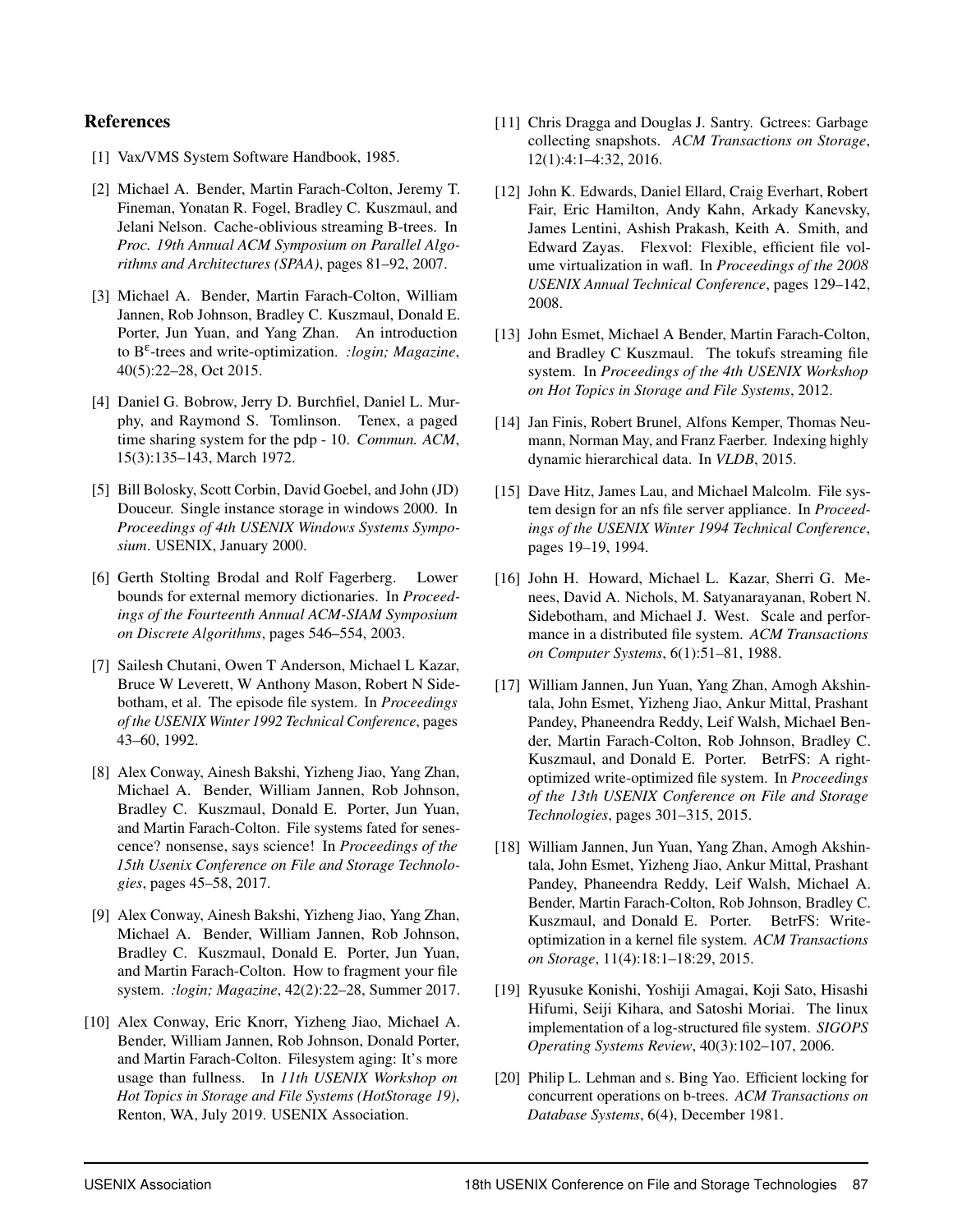- <span id="page-14-12"></span>[21] Marshall Kirk McKusick and Gregory R. Ganger. Soft updates: A technique for eliminating most synchronous writes in the fast filesystem. In *Proceedings of the 1999 USENIX Annual Technical Conference*, pages 1– 17, 1999.
- <span id="page-14-15"></span>[22] Lisa Moses. TOPS-20 User's manual.
- <span id="page-14-19"></span>[23] Kiran-Kumar Muniswamy-Reddy, Charles P. Wright, Andrew Himmer, and Erez Zadok. A versatile and user-oriented versioning file system. In *Proceedings of the 3rd USENIX Conference on File and Storage Technologies*, pages 115–128, 2004.
- <span id="page-14-4"></span>[24] Prashanth Nayak and Robert Ricci. Detailed study on linux logical volume manager. *Flux Research Group University of Utah*, 2013.
- <span id="page-14-8"></span>[25] Patrick O'Neil, Edward Cheng, Dieter Gawlic, and Elizabeth O'Neil. The log-structured merge-tree (LSMtree). *Acta Informatica*, 33(4):351–385, 1996.
- <span id="page-14-13"></span>[26] Zachary Peterson and Randal Burns. Ext3cow: A timeshifting file system for regulatory compliance. *ACM Transactions on Storage*, 1(2):190–212, 2005.
- <span id="page-14-10"></span>[27] Rob Pike, Dave Presotto, Ken Thompson, and Howard Trickey. Plan 9 from Bell Labs. In *In Proceedings of the Summer 1990 UKUUG Conference*, pages 1–9, 1990.
- <span id="page-14-9"></span>[28] Ohad Rodeh. B-trees, shadowing, and clones. *ACM Transactions on Storage*, 3(4):2:1–2:27, 2008.
- <span id="page-14-5"></span>[29] Ohad Rodeh, Josef Bacik, and Chris Mason. Btrfs: The linux b-tree filesystem. *ACM Transactions on Storage*, 9(3):9:1–9:32, 2013.
- <span id="page-14-17"></span>[30] Douglas S. Santry, Michael J. Feeley, Norman C. Hutchinson, Alistair C. Veitch, Ross W. Carton, and Jacob Ofir. Deciding when to forget in the elephant file system. In *Proceedings of the Seventeenth ACM Symposium on Operating Systems Principles*, pages 110–123, 1999.
- <span id="page-14-16"></span>[31] Mike Schroeder, David K. Gifford, and Roger M. Needham. A caching file system for a programmer's workstation. In *Proceedings of the 10th ACM Symposium on Opeating Systems Principles*. Association for Computing Machinery, Inc., November 1985.
- <span id="page-14-18"></span>[32] Craig A. N. Soules, Garth R. Goodson, John D. Strunk, and Gregory R. Ganger. Metadata efficiency in versioning file systems. In *Proceedings of the 2nd USENIX Conference on File and Storage Technologies*, pages 43–58, 2003.
- <span id="page-14-20"></span>[33] Richard P. Spillane, Wenguang Wang, Luke Lu, Maxime Austruy, Rawlinson Rivera, and Christos Karamanolis. Exo-clones: Better container runtime image management across the clouds. In *8th USENIX Workshop on Hot Topics in Storage and File Systems (HotStorage 16)*, Denver, CO, June 2016. USENIX Association.
- <span id="page-14-1"></span>[34] Vasily Tarasov, Lukas Rupprecht, Dimitris Skourtis, Wenji Li, Raju Rangaswami, and Ming Zhao. Evaluating docker storage performance: from workloads to graph drivers. *Cluster Computing*, pages 1–14, 2019.
- <span id="page-14-2"></span>[35] Vasily Tarasov, Lukas Rupprecht, Dimitris Skourtis, Amit Warke, Dean Hildebrand, Mohamed Mohamed, Nagapramod Mandagere, Wenji Li, Raju Rangaswami, and Ming Zhao. In search of the ideal storage configuration for docker containers. In *2017 IEEE 2nd International Workshops on Foundations and Applications of Self\* Systems (FAS\* W)*, pages 199–206. IEEE, 2017.
- <span id="page-14-0"></span>[36] Veritas. Veritas system recovery. [https://www.](https://www.veritas.com/product/backup-and-recovery/system-recovery) [veritas.com/product/backup-and-recovery/](https://www.veritas.com/product/backup-and-recovery/system-recovery) [system-recovery](https://www.veritas.com/product/backup-and-recovery/system-recovery), 2019.
- <span id="page-14-3"></span>[37] Xingbo Wu, Wenguang Wang, and Song Jiang. Totalcow: Unleash the power of copy-on-write for thinprovisioned containers. In *Proceedings of the 6th Asia-Pacific Workshop on Systems*, page 15. ACM, 2015.
- <span id="page-14-14"></span>[38] Jian Xu, Lu Zhang, Amirsaman Memaripour, Akshatha Gangadharaiah, Amit Borase, Tamires Brito Da Silva, Steven Swanson, and Andy Rudoff. Nova-fortis: A fault-tolerant non-volatile main memory file system. In *Proceedings of the 26th Symposium on Operating Systems Principles*, pages 478–496, 2017.
- <span id="page-14-6"></span>[39] Jun Yuan, Yang Zhan, William Jannen, Prashant Pandey, Amogh Akshintala, Kanchan Chandnani, Pooja Deo, Zardosht Kasheff, Leif Walsh, Michael A. Bender, Martin Farach-Colton, Rob Johnson, Bradley C. Kuszmaul, and Donald E. Porter. Optimizing every operation in a write-optimized file system. In *Proceedings of the 14th Usenix Conference on File and Storage Technologies*, pages 1–14, 2016.
- <span id="page-14-7"></span>[40] Jun Yuan, Yang Zhan, William Jannen, Prashant Pandey, Amogh Akshintala, Kanchan Chandnani, Pooja Deo, Zardosht Kasheff, Leif Walsh, Michael A. Bender, Martin Farach-Colton, Rob Johnson, Bradley C. Kuszmaul, and Donald E. Porter. Writes wrought right, and other adventures in file system optimization. *ACM Transactions on Storage*, 13(1):3:1–3:26, 2017.
- <span id="page-14-11"></span>[41] ZFS. <http://zfsonlinux.org/>. Accessed: 2018-07- 05.